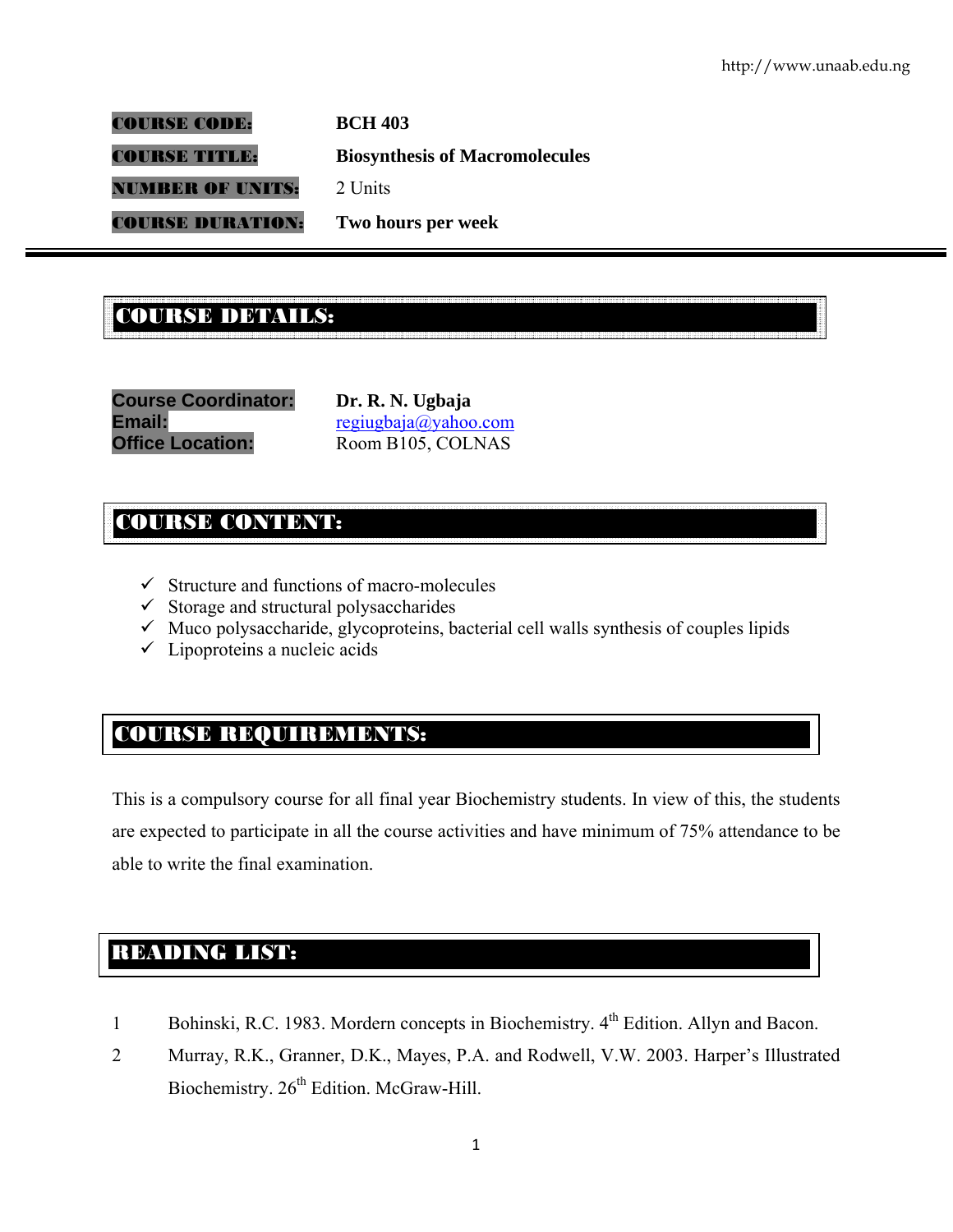# LECTURE NOTES

#### **Polysaccharides (Glycans)**

Most CHOs in nature exist as high-inert polymers called polysaccharides. They serve either a structural function or play an important role as a stored form of energy. All polysaccharides can be hydrolysed with an acid or enzymes to yield monosaccharide and one or simple monosaccharide derivatives. Those polysaccharides that upon hydrolysis yield only a single type of monosaccharide molecule are termed **Homopolysaccharides**. Those that yield a mixture of constituent monosaccharides and derived products on hydrolysis are called **Heterpolysaccharides.** D-glucose is the most prevalent monosaccharide unit in polysaccharides, but polysaccharides of D-mannose, D-fructose, D- and L-galactose, D-xylose and D-arabinose are also common. Monosaccharide derivatives commonly found as structural units of natural polysaccharide are D-glucosamine, D-galactosamine, D-glucuromic acid, N-acetymuramic acid and N-acetylneuraminic acid.

#### **Structural and storage polysaccharides**

When the supply of CHO to an organism exceeds the rate of utilization, the surplus CHOs are converted into storage polysaccharides which can be used later when demand exceeds supply formation of storage polysaccharides occurs typically in animals after feeding or in greed plant during photosynthesis. Microorganism, too can synthesis storage polysaccharides, especially if they are grown in CHO-rich media where the growth rate is restricted by limiting the course of an essential nutrient such as PO<sub>4</sub>.

The advantages to the cell storing CHO as polysaccharides rather than monosaccharide lie in the physical properties of the molecules. Large quantities of free sugars would produce high osmotic pressure within the cell and would increase the uptake of  $H<sub>2</sub>O$ . (Further explanation using diabetic patients). There is no such problem with the insoluble or osmotically inactive polysaccharides. Most cells, in fact, maintain a rather low internal concentration of free monosaccharide by converting them to PO<sub>4</sub>s and other metabolites as soon as they enter the cell. This is important in maintaining a ″downhill″ concentration gradient for sugar transport into cells.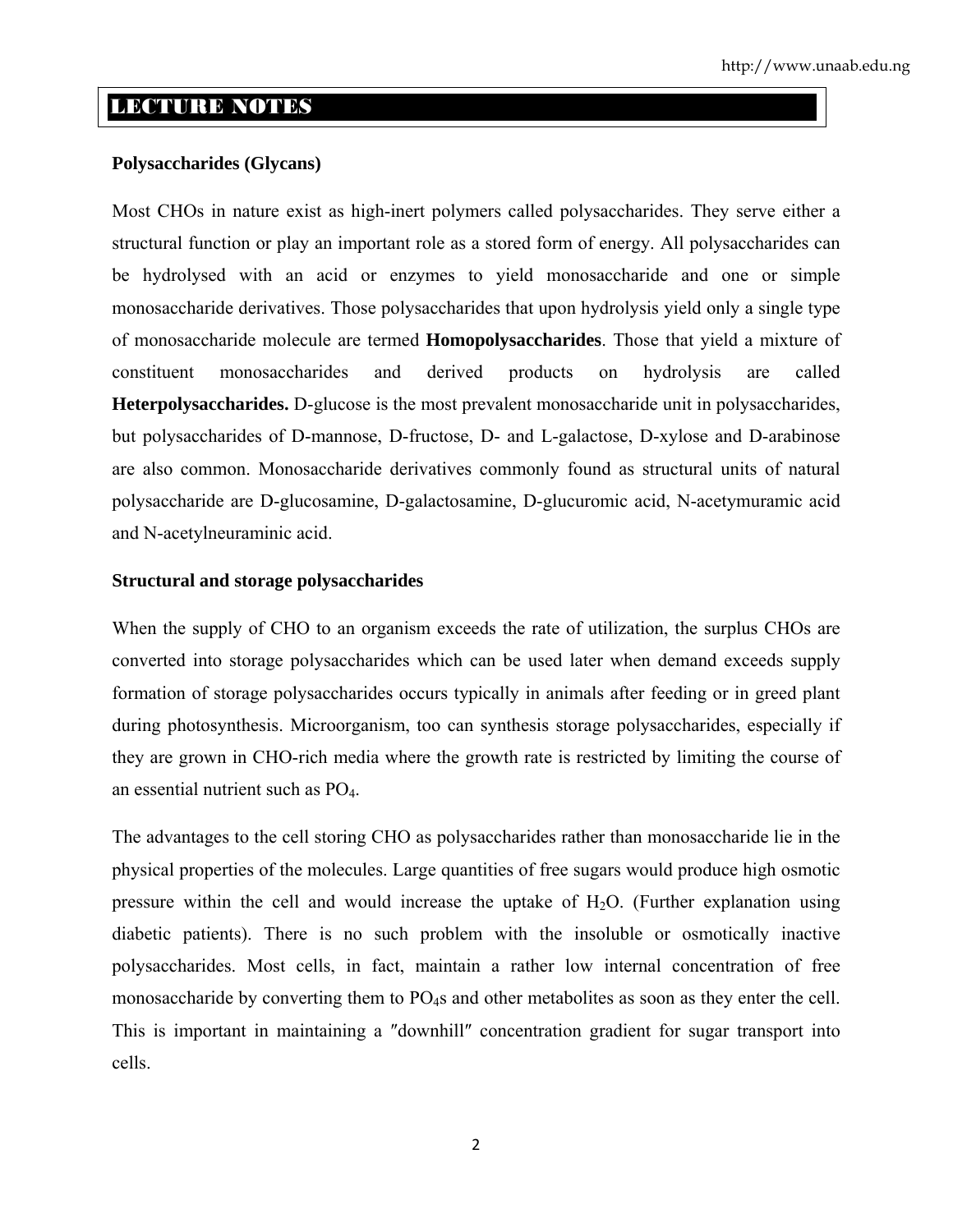One of the requirements of storage polysaccharides is that they should be capable of rapid synthesis during periods of plentiful CHO supply and that they should be capable of rapid breakdown in response to energy requirements of the organism. To make room for rapid metabolism, most storage polysaccharides are deposited with the cell as roughly globular structures in which the polysaccharides chains have many loose ends available for enzyme action. In some plants, this is achieved by having short simple polysaccharides chains e.g. inulin. However, in nearly all animals, and in many plants and microorganism, this structure is achieved by having large polysaccharides molecules which are branched many times to give an open treelike structure with many ends available to enzymes e.g. glycogen and starch.

The enzymes of polysaccharide synthesis and breakdown are often found loosely bound to the insoluble polysaccharides and this has been used as a basis for the isolation of such enzymes. It is probable that the association is of physiological importance in promoting rapid metabolism of the polysaccharides when required.

**Glycogen:** Glycogen is the main storage polysaccharides of animals and of some microorganism. It a polysaccharides of D-glucose, in which chains of glucose residues are joined together by α (1-4) glycosidic linkages. In addition, a smaller proportion (usually about 8-10%) of the total of  $\alpha$  (1-6) linkage is present and it is these which form the branch points in the molecules.

The glycogen molecule is very large and may contain over a million glucose residues. Many  $\alpha$ (1-4) linked chains are present. It is a more highly branched and more compacts molecule than amylopectin. The branching occurs at about every 8 to 12 glucose residues and they are the  $\alpha$  (1-6) linkages. There is one reducing and per macromolecule of glycogen in which the terminal glucose unit is either unsubstituted at C-1 or linked to protein. All the other terminal glucose units are non-reducing with a free OH group at C-4 and with C-1 glycosidically linked to the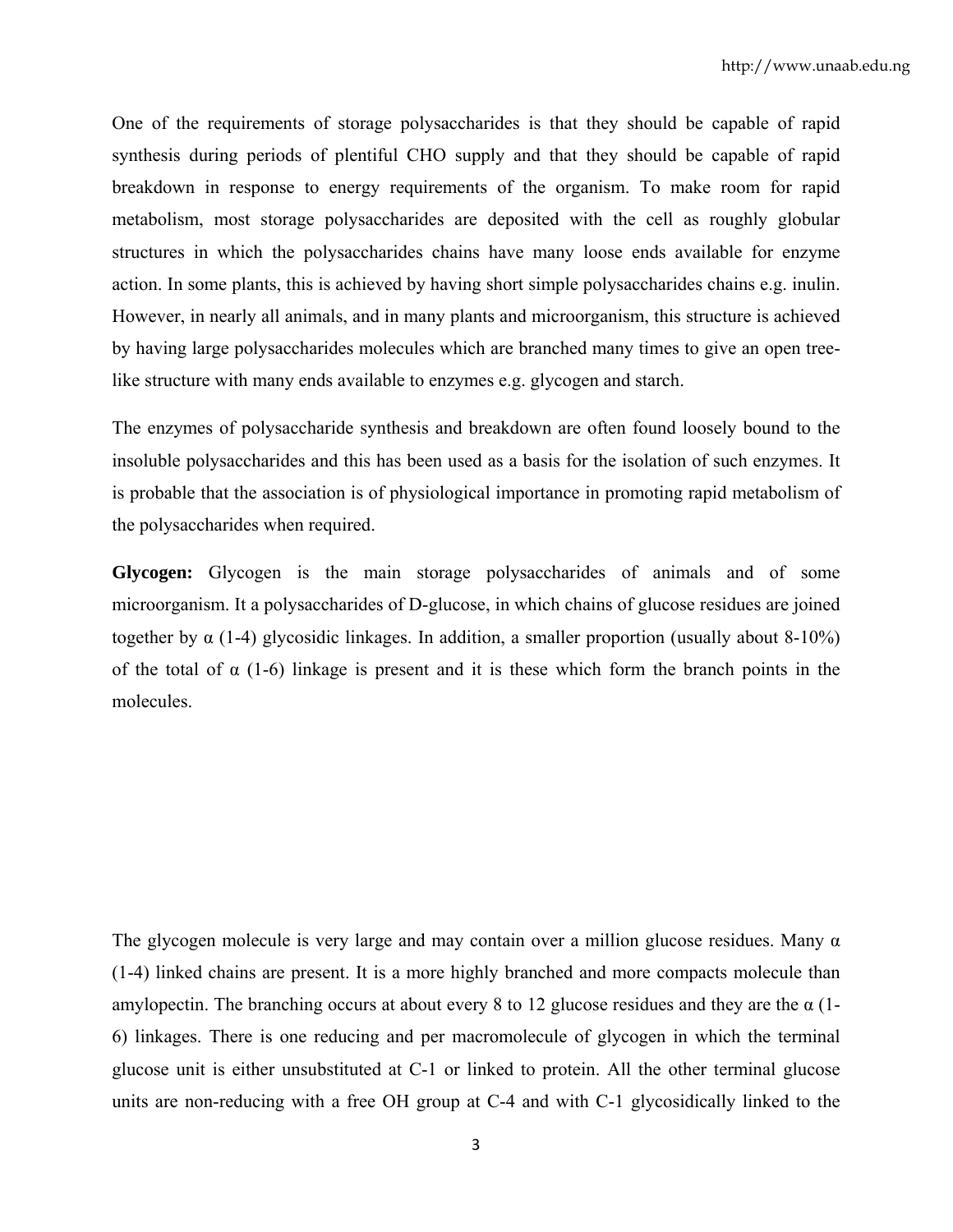next glucose residue. The main enzymes of glycogen synthesis and breakdown in the cell (glycogen synthesis and phosphorylase) use these non-reducing chain ends as substrates.

Glycogen is essentially abundant in the liver, where it may attain up to 10% of the wet. It is also present to about 1 to 2% in skeletal muscle, which are themselves chisters of smaller granules composed of single, highly branched molecules. Glycogen can be isolated from animal tissues by digesting them with hot KOH solutions. With this procedure, the non-reducing  $\alpha$  (1-4) and  $\alpha$  (1-6) linkages are stable, phosphorylase and glycogen synthesis are found to be associated with the glycogen particles after they have been isolated from tissues by careful procedures.

The most of glycogen molecules varies considerably, depending on the animal species, the type of tissue, and the physiological state of the animal. Even within a tissue, the glycogen molecules are polydisperse i.e. they have a wide range of waste. The glycogen of rat liver for e.g. has unit in the range 1-5x 10<sup>8</sup>, whereas that from rat muscle has a rather low unit of about  $5x10^6$   $\alpha$  is less polydisperse.

Glycogen is readily hydrolyzed by  $\alpha$ - and  $\beta$ - amylases to yield glucose and maltose respectively. The action of β- amylase also yields a limit dextrin. Glycogen gives a red –violet colour with iodine.

**Biosynthesis of Glycogen:** The pathway begins with the conversion of G-6-P to G-1-P, a reaction catalyzed by phosphoglucomutase G-6-P  $\triangleleft$  G-1-P

The next step is the activation of G-1-P at the expense of a nucleoside triPO<sub>4</sub> to form the sugar nucleotide, the eventual donor of glucosyl residue to the glycogen growing chain. Bacteria use ADP- glucose whereas vertebrates use UDP –glucose as the glucosyl donor. In this activation step, an oxygen atom of the phosphoryl group of G-1-P attacks the α-P atom of the nucleoside triPO<sub>4</sub>, displacing pyroPO<sub>4</sub>. The reaction in animals is catalyzed by the enzyme G-1-P uridyltransferase

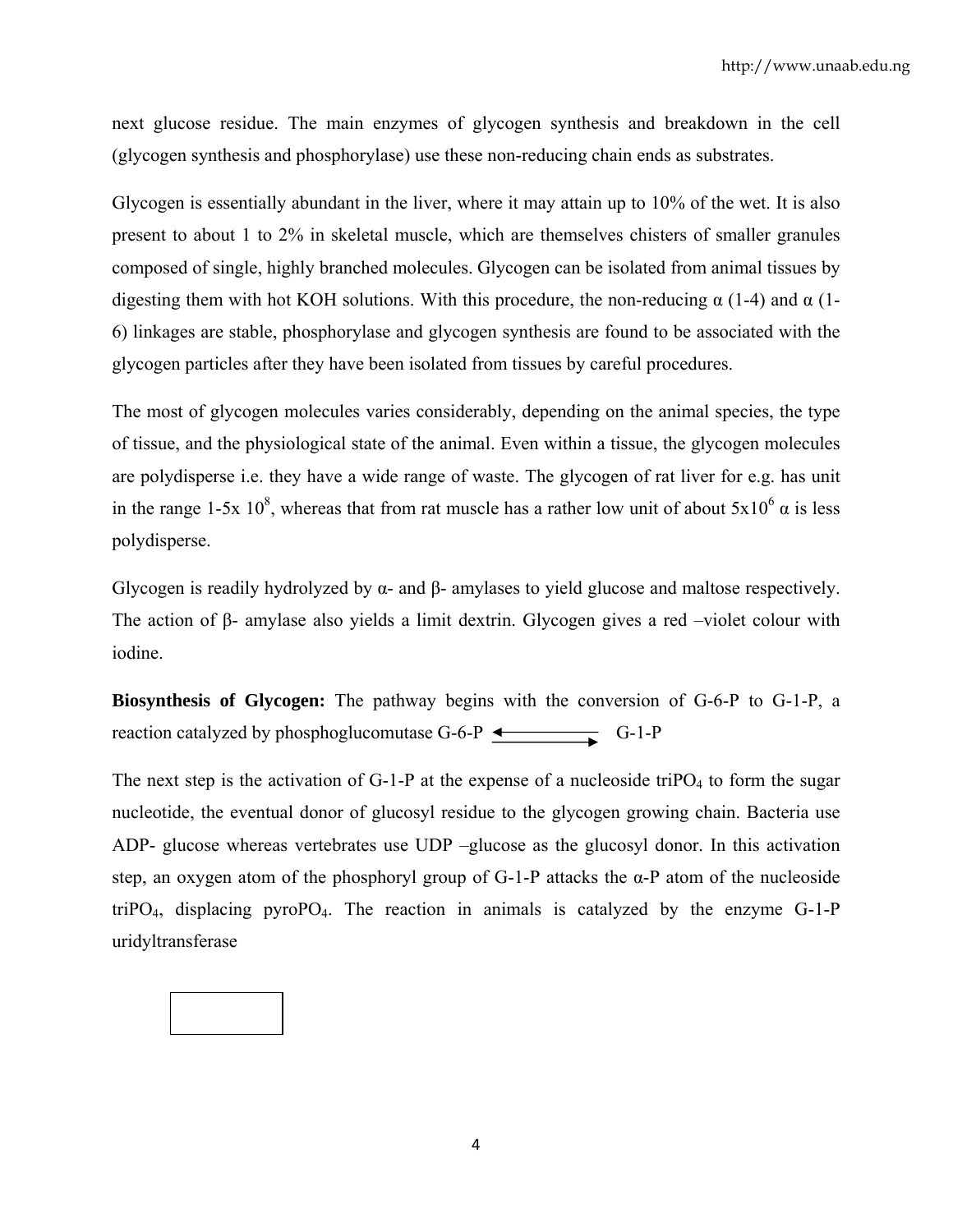In the next step, the glucosyl group of UDP-glucose is transferred to the terminal glucose residue at the non-reducing end of an amylase chain to form an  $\alpha$  (1-4) glycosidic linkage below C-1 of the added glucosyl residue and the 4-OH of the terminal glucose residue of the chain. This reaction is catalyzed by glycogen synthase.

UDP –glucose + (glucose)<sub>n</sub> —  $\bullet$  UDP + (glucose)<sub>n+1</sub>

The action of glycogen synthase is thus to bring about chain elongation by one unit at a time. Hence, repeated transfers of glucose residues from UDP –glucose will cause elongation of the outer chain of the glycogen molecule.

Glycogen synthase requires as a premier an  $\alpha$  (1-4) –polyglucose chain having at least 4 glucose residues, to which it adds successive glucosyl groups it works best with long–chain glucose polymers such as amylase as primers. The requirement for a preformed polymer or ″primer" to act as an acceptor is a common feature of many enzymic reactions for synthesis of polysaccharides. There is also evidence that protein can act as a primer for glycogen synthesis and glycogen so formed would actually be a glycoprotein.

In addition to  $\alpha$  (1-4) bonds glycogen contains  $\alpha$  (1-6) bonds. Glycogen synthase cannot make these bonds found in the branch points of glycogen. The branching enzyme amylol (1, 4 -1, 6) trans-glycosylase is responsible for the formation of the  $\alpha$  (1-6) linkages. This enzyme transfers a terminal oligosaccharide fragment of 6 or 7 glucosyl residues from the end of the main glycogen chain to the 6-OH group of a glucose residue somewhere in a glycogen chain. In the action of the branching enzyme, there is no net synthesis of glycosidic linkages, rather the enzyme acts by rearranging the he structure of the molecule and by forming the  $\alpha$  (1-6) linkages at the expense of  $\alpha$  (1-4) linkages.

**Glycogen breakdown:** There are 2 general mechanisms for the breakdown of both glycogen and starch. One mechanism involves hydrolysis of the polysaccharides to give glucose as the final product. This is characteristically an extracellular process, such as occurs in the alimentary canal during digestion of food. The free glucose is transportable, it can be absorbed, transported round the body in the blood and eventually taken up into cells. The  $2<sup>nd</sup>$  mechanism for glycogen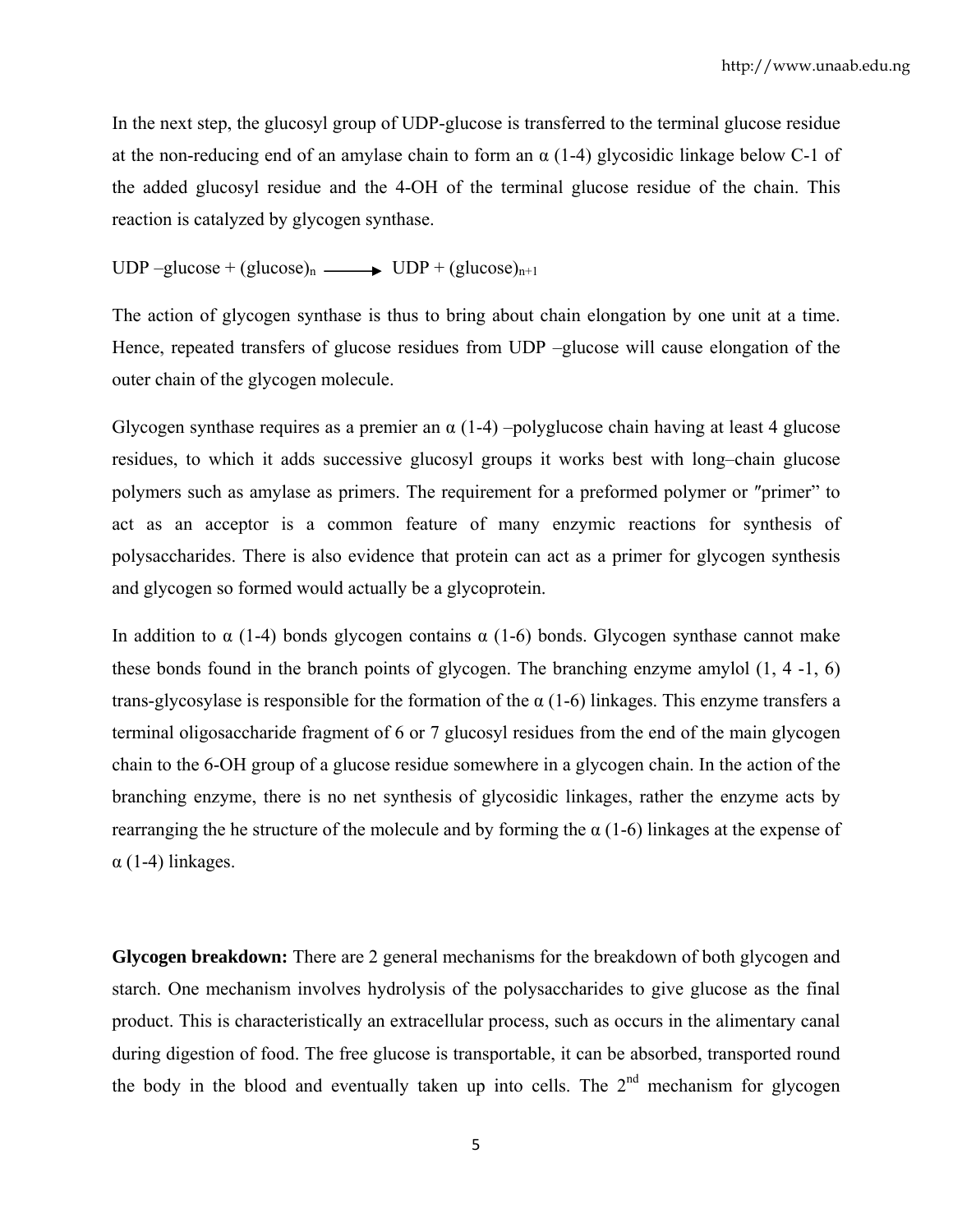breakdown involves phosphorolysis of the polysaccharide to give G-1-P as the major product. This happens intracellularly and the product is not transportable but is trapped within the cell. One advantage of phospho9rolysis is that the glycogen is converted directly to sugar PO4 without the intervention of hexokinase and consequence of ATP.

i) The intracellular process –Phosphorolysis, catalysis reaction

 $\text{(glucose)}n + \text{Pi}$  (glucose)n-1 + G-1-P

Thus glucose units linked  $\alpha$  (1-4) are round one at a time from the non-reducing ends of the glycogen molecule. This process continues until 4 glucose residues remain external to a  $\alpha$  (1-6) linkage. Hence, action of phosphoroylase alone.

On glycogen gives a ″phosphorylase limit dextrin″. Further breakdown requires the presence of debranching enzyme which has 2 different catalytic functions in the same protein molecule. The 1<sup>st</sup> is a transferase which removes a short (optimum 3 residues)  $\alpha$  (1-4) linked chain from attachments to an  $\alpha$  (1-6) linked glucose and transfers it to an adjacent non-reducing end of the main chain. The 2<sup>nd</sup> enzymic activity, amylo (1-6) – $\alpha$ -D glucosidase, now hydrolyses the  $\alpha$  (1-6) linkage to release free glucose. The debranched chain can acts as substrate for further phosphorylase action. The final products of the intracellular breakdown of glycogen are about 92% G-1-P from phosphorolysis of the  $\alpha$  (1-4) linkages and about 8% glucose from hydrolysis of the  $\alpha$  (1-6) linkages.

 ii) The extracellular process: the extracellular digestion of glycogen and starch occurs in 2 stages. In the  $1<sup>st</sup>$  stage, glycogen and starch are hydrolysed to give maltose and small unit oligosaccharides. This stage is catalyzed by  $\alpha$ -amylse found in the saliva and pancreatic secretions of mammals  $\alpha$ -amylase specifically hydrolyses  $\alpha$  (1-4) linkages both in the outer and inner chains, beyond the branch points, thus causing rapid depolymerization of glycogen to large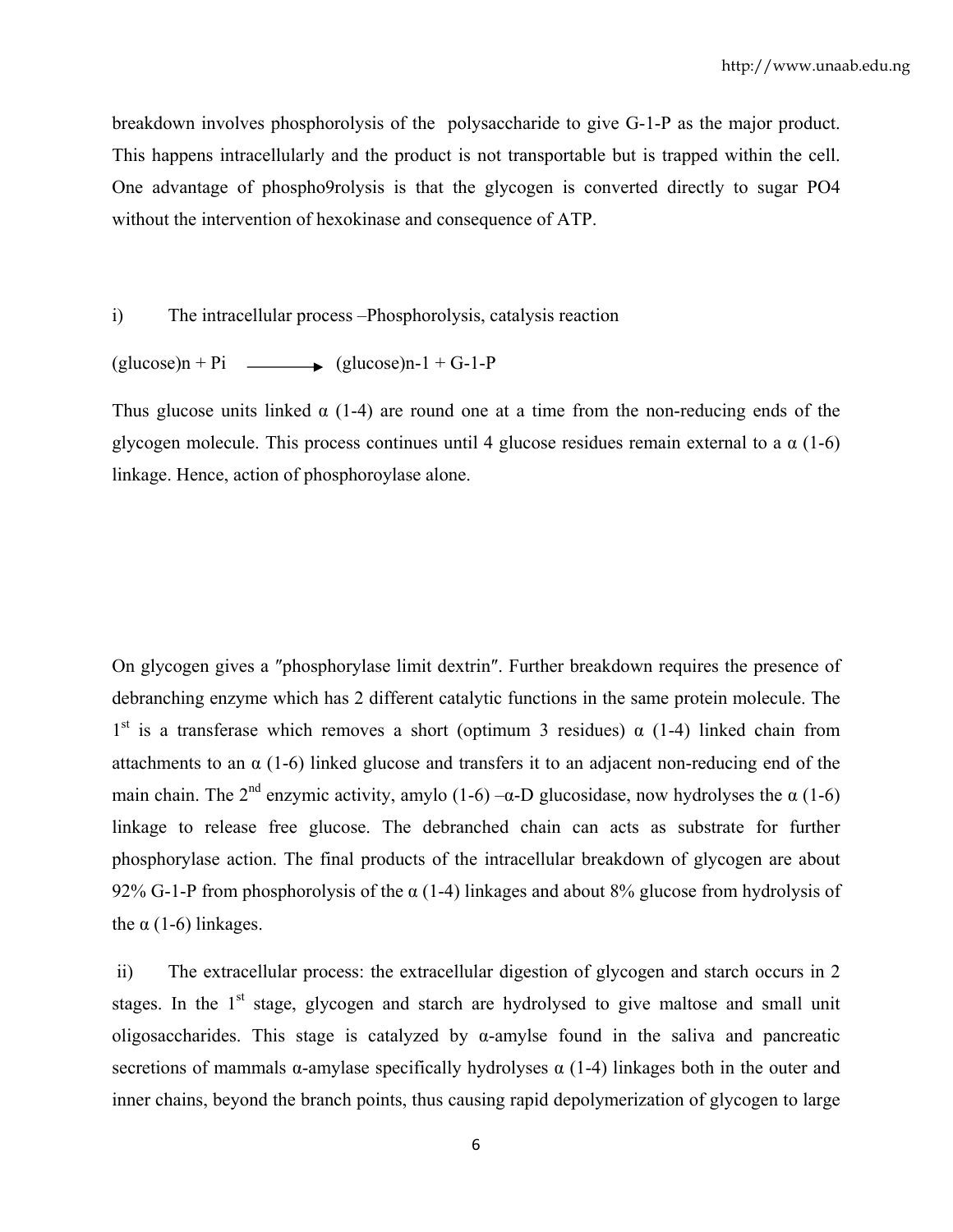oligosaccharides than occurs to give maltose and small oligosaccharides containing one or more α (1-6) linkages.

α-amylase cannot hydrolyse α (1-6) linkages of glycogen or the α (1-4) linkages of maltose. In the  $2<sup>nd</sup>$  stage of digestion, maltose and the oligosaccharides are hydrolyzed to glucose by a mixture of glucosidases in the intestine complete hydrolysis to glucose is necessary before absorption can take place, since only monosaccharides are normally transported through animal cell membranes. The glocosidases (maltase, isomaltase etc) are associated with the brush border of the mammalian intestine. This is a region of the intestinal wall which has is a large surface area for absorption of products of digestion. The presence of the glucosidases in the brush border thus ensures that the final products of CHO digestion are released at the site where rapid absorption can occur.

#### **Liver and Muscle Glycogen**

Liver and muscle contain 95% of all the glycogen in the body of mammals. However, glycogen in these tissues functions rather differently. Glycogen of muscle (and many other tissues) serves as an enzyme reserve solely for the use of the particular cell in which it occurs. This the glycogen of working muscles decreases in amount when it is used to supply energy for contraction, but at the same time other non-working muscles in the body retain all of their glycogen. In contrast to muscle glycogen, liver glycogen serves as a major source of blood glucose. It is of crucial important for ensuring that glucose supply is maintained to other organs, especially to the brain. The metabolism of liver glycogen depends very much on the nutritionals state of the animal. Rapid synthesis occurs after CHO meal and the liver glycogen is later converted back to glucose in the post-absorptive state.

In keeping with its role in supply of blood glucose, liver (and kidney) contains an enzyme, glucose-6-phosphatase which is responsible for converting sugar PO4s into free glucose. This enzyme is not found in muscle or in most other tissues. The overall pathways of glycogen synthesis and breakdown in liver are as show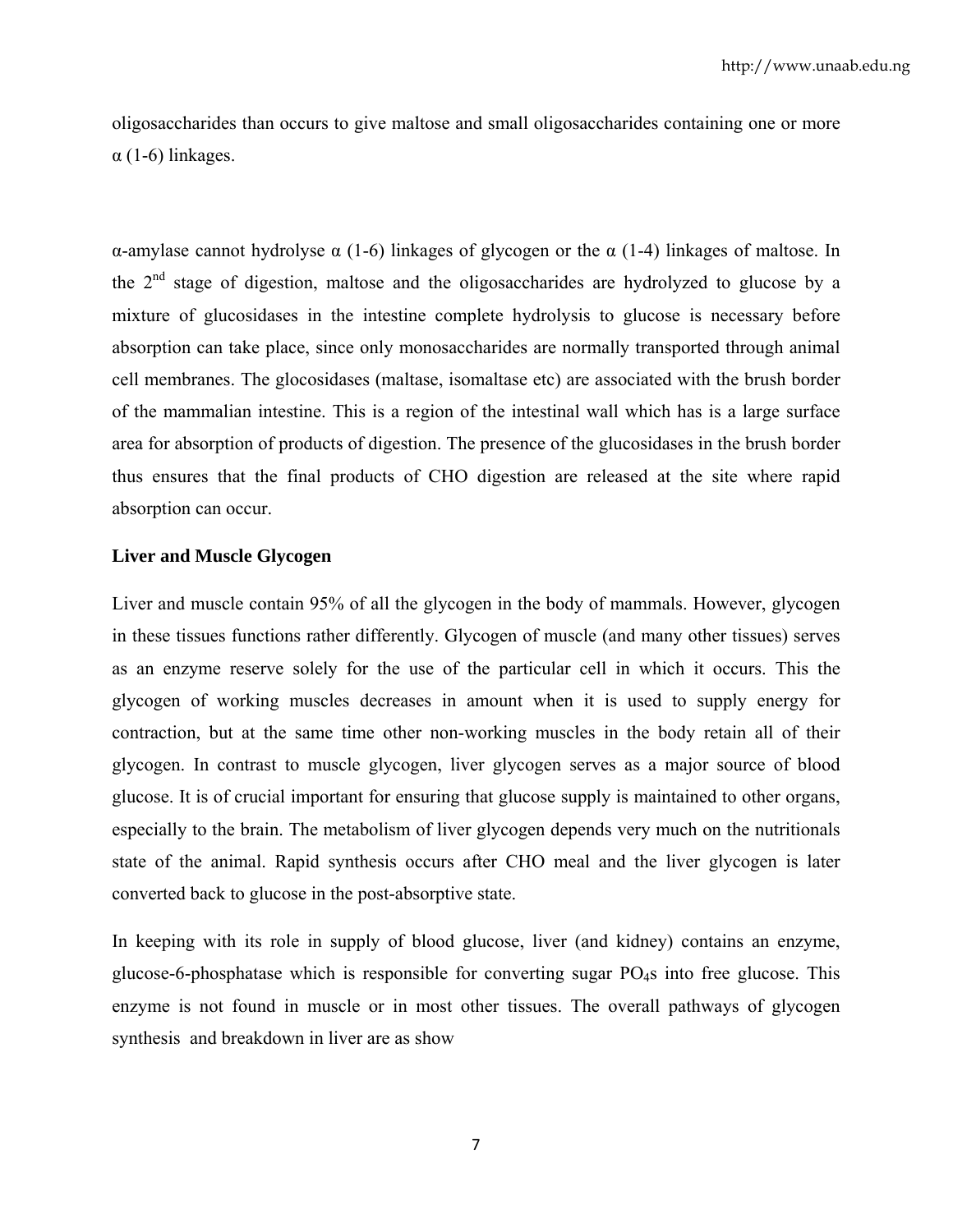# **Glycogen storage Diseases**

These are rare diseases which arise as a result of a genetic defect in the ability of an individual to synthesis one or other of the enzymes of glycogen metabolism. These are summarized below

# **Glycogen Storage Diseases**

| <b>Storage</b> | Defective enzyme     | <b>Tissue</b> | <b>Biochemical implications</b>                           |
|----------------|----------------------|---------------|-----------------------------------------------------------|
| disease        |                      | affected      |                                                           |
| Von            | Glucose-6            | Liver         | breakdown<br>glucose<br>Glycogen<br>to<br>$\overline{1}S$ |
| Grierke's      | phosphatase          |               | impaired. Liver glycogen high, blood                      |
| disease        |                      |               | glucose low during fasting. Liver does                    |
|                |                      |               | not respond to glycogen by releasing                      |
|                |                      |               | glucose                                                   |
| Andersen's     | Branching enzyme     | Liver         | has<br>abnormally<br>Glycogen<br>long,                    |
| disease        |                      |               | unbranched chain                                          |
| McArdle's      | Phosphorylase        | Muscle        | Impaired ability to exercise. Muscle                      |
| disease        |                      |               | glycogen high. No increase of lactate in                  |
|                |                      |               | blood during exercise                                     |
| Cori's         | Debranching enzyme   | Liver         | Glycogen is similar to phosphorykase                      |
| disease        |                      | sometimes     | limit dextrin, especially after fasting.                  |
|                |                      | muscle        | Hypoglycaemia due to impaired ability to                  |
|                |                      |               | mobilize liver glycogen                                   |
| Pompe's        | A-glucosidase<br>of  | Most tissue   | Glycogen accumulates in tissues                           |
| disease        | lysosomes            |               |                                                           |
|                | Phosphorylase kinase | Liver         | Impaired ability to use liver glycogen                    |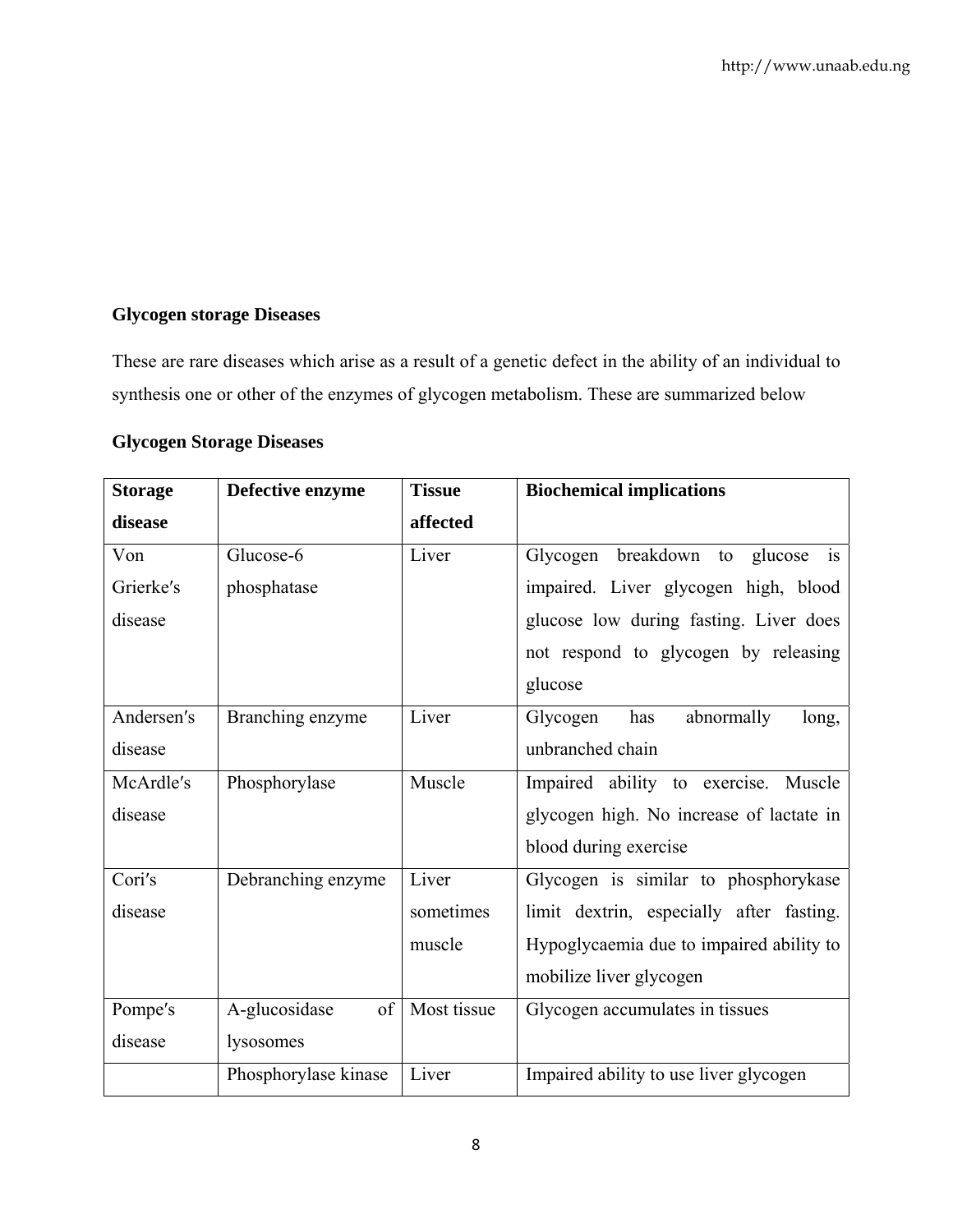| Tarui's | Phosphofructokinase | Muscle | Similar to McArdle's disease |
|---------|---------------------|--------|------------------------------|
| disease |                     |        |                              |

# **Starch:**

Starch is the storage polysaccharide of most plants. It consists of a mixture of 2 similar polysaccharides of glucose –the unbranched amylose and the branched –chain amylopectin. In the starch of most plants, there is about 20-25% amylose and 75-80% amylopectin, but this ratio is not fixed and can vary in different plant species ant at different growth stages. The extremes of this variation are found in the starch from waxy varieties of maize (corn) which has virtually no amylase, and in the starch from a genetic variant of peas which has 70% amylose. Plants deposit starch in the fprm of granules, the shapes of which are characteristics of the plant species. Starch granules in ″long term″ storage tissues such as potato tubers are large (up to 100µm in diameter) and may constitute a large proportion of the total tissue weight. Here, the starch is laid down over a period of several months, and may then remain virtually unchanged until the following season, when it is used to provide substrates for new growth. The starch reserve of seeds is another long-term store. Seeds may remain dormant for years, but once germination starts, the starch is used within a few days.

Starch is also found in leaves, comprising about 1% of the dry weight of the tissue. Here it form a much more temporary store of CHO made by photosynthesis during daylight. At night, the starch is converted back to sugars and transported to non-photosynthetic tissues. In leaves, the granules are much smaller (about 1µm in diameter) than in long-term storage and are formed within the chloroplast where photosynthesis occurs.

When starch granules are heated in water, they swell, take up water, and gelatinize. After further heating, a colloidal solution of starch is formed. The amylose component can be separated from such solutions by addition of organic compounds such as n-butanol or thymol. The amylose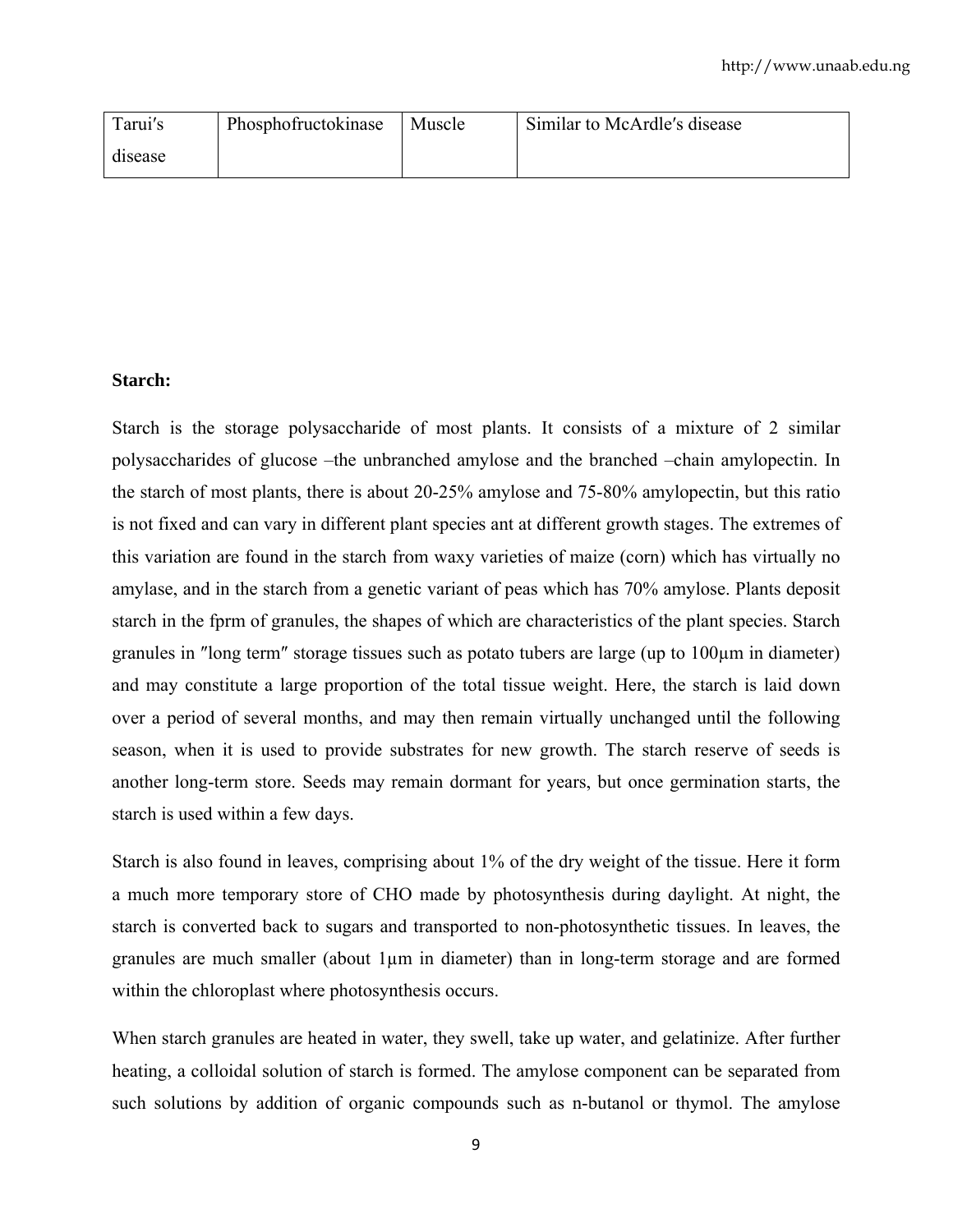slowly precipitated out as a complex with the organic molecule leaving the amylopectin in solution.

#### **Amylose**

Amylose molecules consist of a 1000 or more glucose residues joined through  $\alpha$  (1-4) linkage. Recent evidence suggest that there may also be a very small proportion of  $\alpha$  (1-6) linkages. The near absence of branch points in the molecules allows them to take up a more regular conformation than is possible with the branched–chain structures of glycogen and amylopectin.

The conformation of amylose has been studied in complexes below amylase and iodine, or below amylase and organic molecules. Such amylose complexes are in a helical conformation, with 6 glucose residues per turn of the helix and the conformation of amylose is stabilized by the presence of the complexing molecules. However, it is probable that in aqueous solution, amylose exists in a much looser random structure. The complex of amylose with iodine has an intense blue colour and the ability to give such a colour is the basis of the iodine test for starch. The amylase–iodine complex consists of an amylose helix within which is included a linear polyiodine-iodide chain.

#### **Amylopectin**

The basic structure of amylopectin closely resembles that of glycogen. Both polymers have  $\alpha$  (1-4) linked glucose chains branched by  $\alpha$  (1-6) linkages. The most obvious difference below tham is that amylopectin has a lowered degree of branching than glycogen. In amylopectin,  $\alpha$  (1-6) linkages comprise only about 4-5% of the total glycosidic linkages, giving an another chain length of 20-25 glucose residues, although variation in this does occur below different plant species. There is some evidence that the branching in amylopectin is not regular, but that there may be regions of dense branching. An asymmetrical cluster structure has been suggested for amylopectin

The branch points of amylopectin contribute significantly to the physical poperties of the molecule. Unlike amylase, the chains in amylopectin are interrupted by the branching and are unable to take up helical conformations of sufficient length to associate well with organic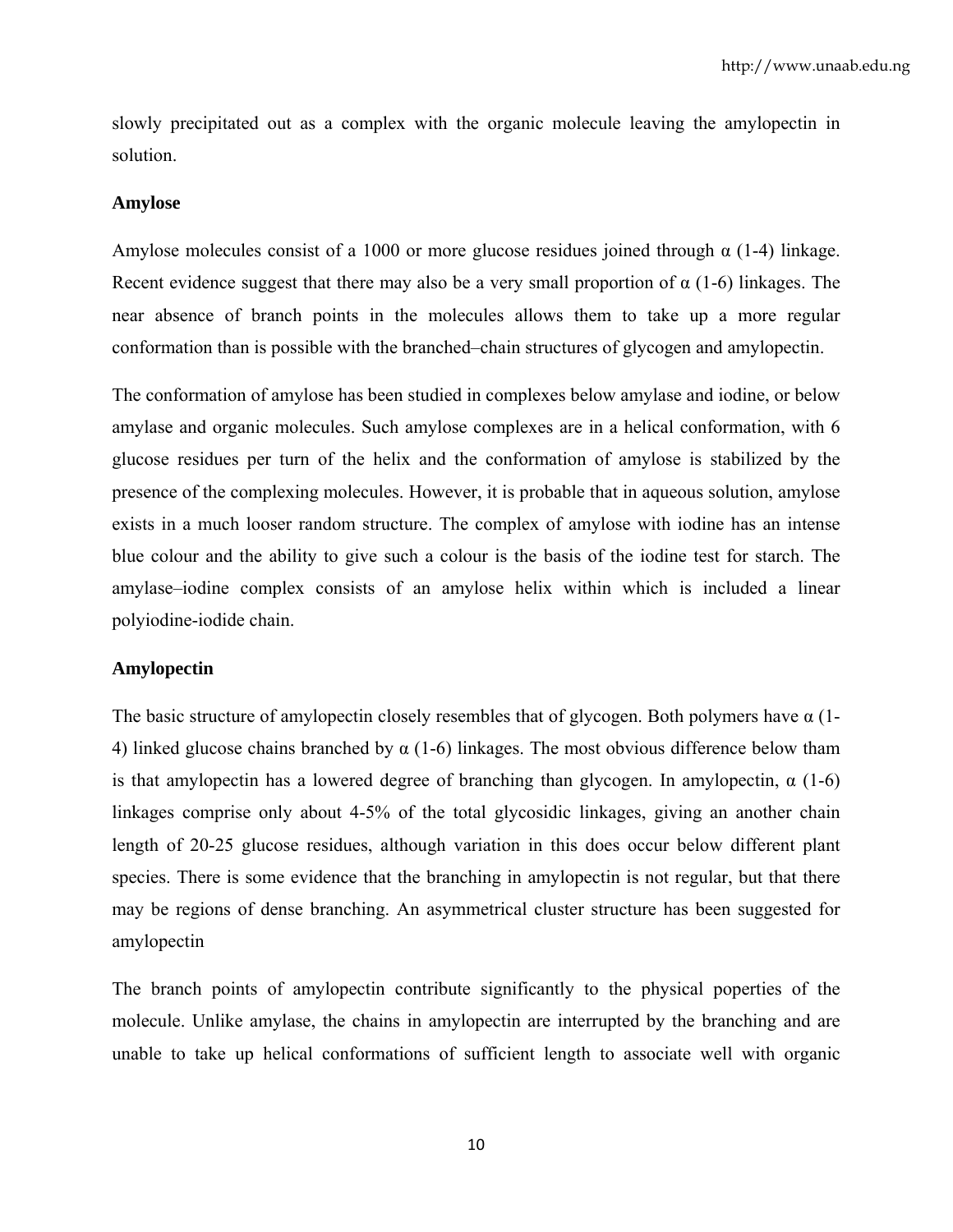solvents or with iodine. Thus amylase will complex  $\approx 20\%$  of its own with of iodine, whereas amylopectin complexes <1% iodine and gives intense than that of the amylose iodine complex.

#### **Biosynthesis of Starch**

Starch is synthesized by similar enzymes to those involved in glycogen synthesis in animals. The pathway also begins with the conversion of G-6-P to G-1-P. The next step, is the activation of G-1-P at the expense of a nucleotide triPO<sub>4</sub>. In green plants, the activated form is ADP –glucose, formed by transfer of an AMP variety from ATP to the  $PO<sub>4</sub>$  of G-1-P by the enzyme ADP – glucose synthase

In the next reaction catalyzed by starch synthase, the oxygen on C-4 of the terminal glucoslyl residue of a starch chain attacks C-1 of a molecule of ADP-glucose, displacing ADP and adding the glucosyl unit to the polymeric starch molecule.

In non-photosynthetic tissues, the CHO substrate for starch synthesis may be supplied in the formed of sucrose. This can give starch by the following sequence of reactions.

|             | Sucrose + UDP $\longleftrightarrow$ UDP -GLc + Fructose (sucrose synthase)   |
|-------------|------------------------------------------------------------------------------|
|             | UDP-Glc + PPi $\longleftrightarrow$ Gk-1-P+UTP (G-1-P-uridylyl transferase)  |
|             | Gluc-1-P+ATP $\longleftrightarrow$ ADP-Glc+ PPi (G-1-P-adenylyl transferase) |
|             | ADP-Glc + (glucose)n $ADP$ + (glucose)n+1 (starch synthase                   |
| $UTP + ADP$ | $ATP + UTP$ (nucleoside diPO <sub>4</sub> kinase)                            |

This pathway has been found to occur in developing pea and wheat seeds. It has the advantage that there is no overall utilization of ATP back, in effect, the potential energy of hydrolysis of the glycosidic linkage in sucrose is used in the synthesis of the glycosidic linkage of starch.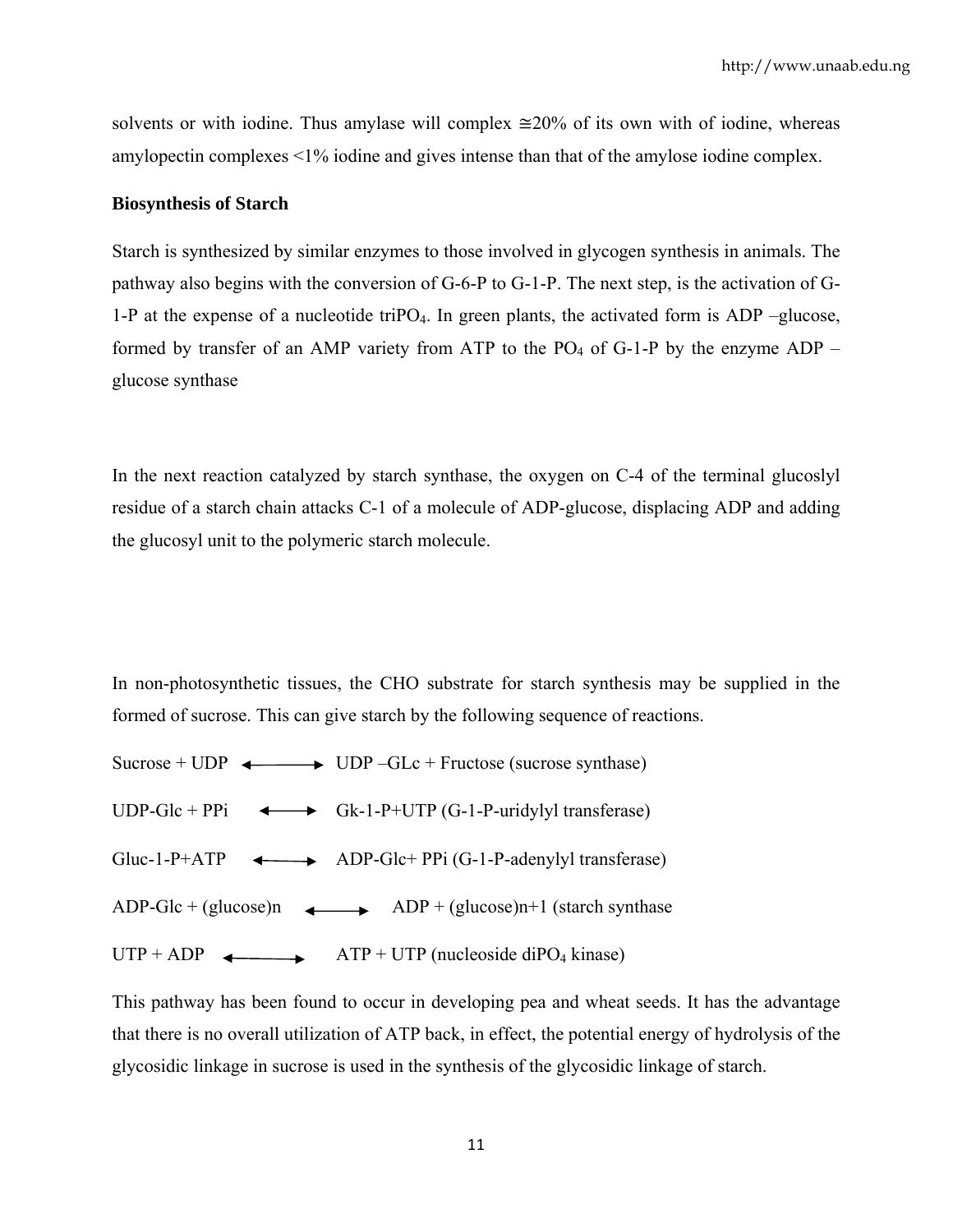Formation of the branch points during amylopectin synthesis is catalyzed by the same type of transfer enzyme as for the branching enzyme of glycogen synthesis. The action of the plant enzyme (sometimes known as ″Q enzyme″) is such that it acts on longer chains and transfers longer sections than the corresponding enzyme from animals. It is not at all certain at present how the amylose and and amylopectin are formed as separate populations of molecules within the same starch granule. One possibilities is that separate enzyme complexes are responsible for synthesis of the 2 polysaccharides. According to this theory, a synthase –branching enzyme complex would synthesis amylopectin, whereas amylase would be synthesized by a synthase alone. Different nucleoside diPO4. Sugar precursors may be used for synthesis of the 2 polysaccharides and, in support of this idea, is the observation that waxy cereal grains that are virtually devoid of amylase are unable to use UDP –glucose as a precursor. The starch granule grows by addition onto the outside and as a result, the molecules of product are probably arranged particularly to the surface.

## **Breakdown of Starch**

Both phosphorylytic and hydrolytic mechanisms for the breakdown of starch mechanisms for the breakdown of starch are present in plants. Many plant tissues seem to contain both phosphorylases and amylases, and the relative physiological roles of the 2 processes is not as that clear as we have it for glycogen breakdown in animals. For e.g., plant leaves may contain sufficient activities of types of enzyme to account for the known rates of starch breakdown/ recent evidences however showed that of starch degrading enzyme in pea leaves chlorophyll only phosphorylase was present in the chlorophyll in sufficient to account for the rate starch breakdown, suggesting that in chloroplast, only a phosphorytic mechanism is involved in starch breakdown.

In some germinating seeds, the hydrolytic mechanism is most important. This may be related to the fact that in such seeds most of the starch reserves are stored outside the growing embryo and that the products of starch digestion have to be transported to the embryo.

The process of starch breakdown during germination has been particularly well studied in cereal seeds such as barley and rice. In barley for instance, the starchy endosperm is surrounded by a thin layer of cells called the a leurone layer, and it is these cells which bring about the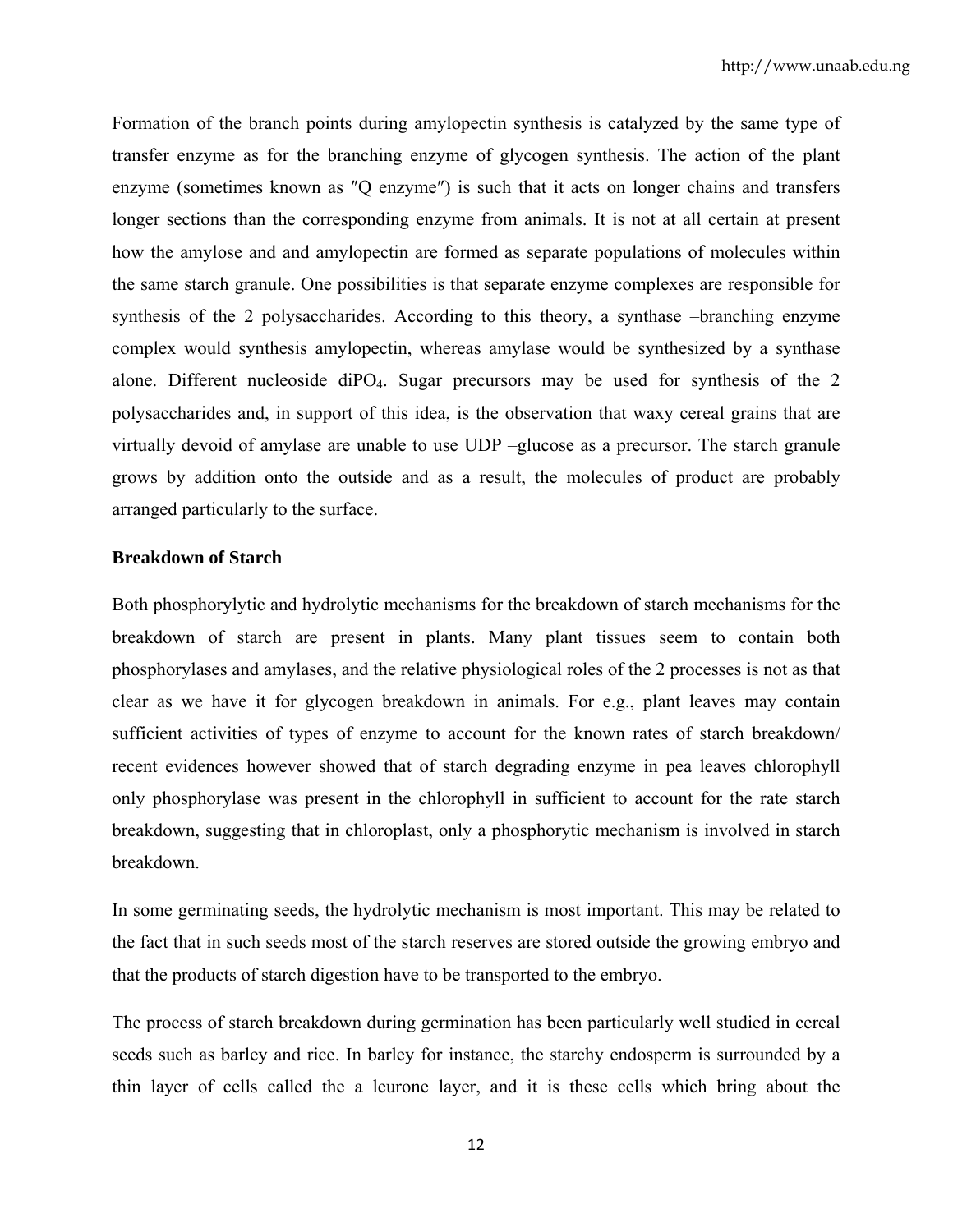breakdown of the starch reserves of the endosperm. Two amylases are involved, β –amylase which is already present in an inactive form before germination begins and is converted to an active form during germination, whereas  $\alpha$  –amylase is synthesized de novo by the aleurone cells after germination starts and secreted into the endosperm.

The  $\alpha$  –amylase of plants has a similar action pattern to that of the  $\alpha$ -amylase of animals i.e. it hydrolyses  $\alpha$  (1-4) linkages of both exterior and interior chains in the amylopectin to give a mixture of maltose and small unit oligosaccharides. Β-amylase is an exoenzyme which hydrolyses alternate  $\alpha$  (1-4) linkages to give maltose. Unlike v-amylase, it attacks the external chains of amylopectin only, and cannot by-pass the branch points to attack the interior chains. The products of exhaustive hydrolysis of amylopectin by β-amylose are maltose and a high unit limit dextrin with 2 or 3 glucose residues external to the branch points. The  $\alpha$  (1-6) linkages can be hydrolysed by another enzyme (amylopectin 6-gluconohydrolase, also know as limit dextrinase or R-enzyme) specific for this type of linkage. Unlike the debranching enzyme of animals, this enzyme does not possess transferase activity. Its action is to remove short chains of 2 or more glucose residues from the branch points of the substrate by hydrolyzing the  $\alpha$  (1-6) linkages.

#### **Other storage polysaccharides**

Although glycogen and starch are by far the most common storage polysaccharides, in some species other types of polysaccharide are found to have storage. The presence of such polysaccharides is much more common in plants than in animals.

**1 Dextrains:** These are branched polysaccharides of D-glucose, but they differ from glycogen and starch in having backbone linkages other than  $\alpha$  (1-4). Found as storage polysaccharides in yeast and bacteria, they vary in their branch points, which may be 1-2, 1-3, 1- 4, or 1-6 in different species. Dextrans form highly viscous, slimy solutions.

**2 Fructans:** also called levans, are homo-polysaccharides composed D-glucose units. They consist of relatively short chains of fructose residue. They are found in many plants. The fructan ″inulin″ foubd in the bulbs of many plants (dehlias, Jerusalem artichokes) has fructofuranose residues joined in β (2-1) glycosidic linkages. Grasses (Gramineae family) also have fructans containing 2-6 linkages.

13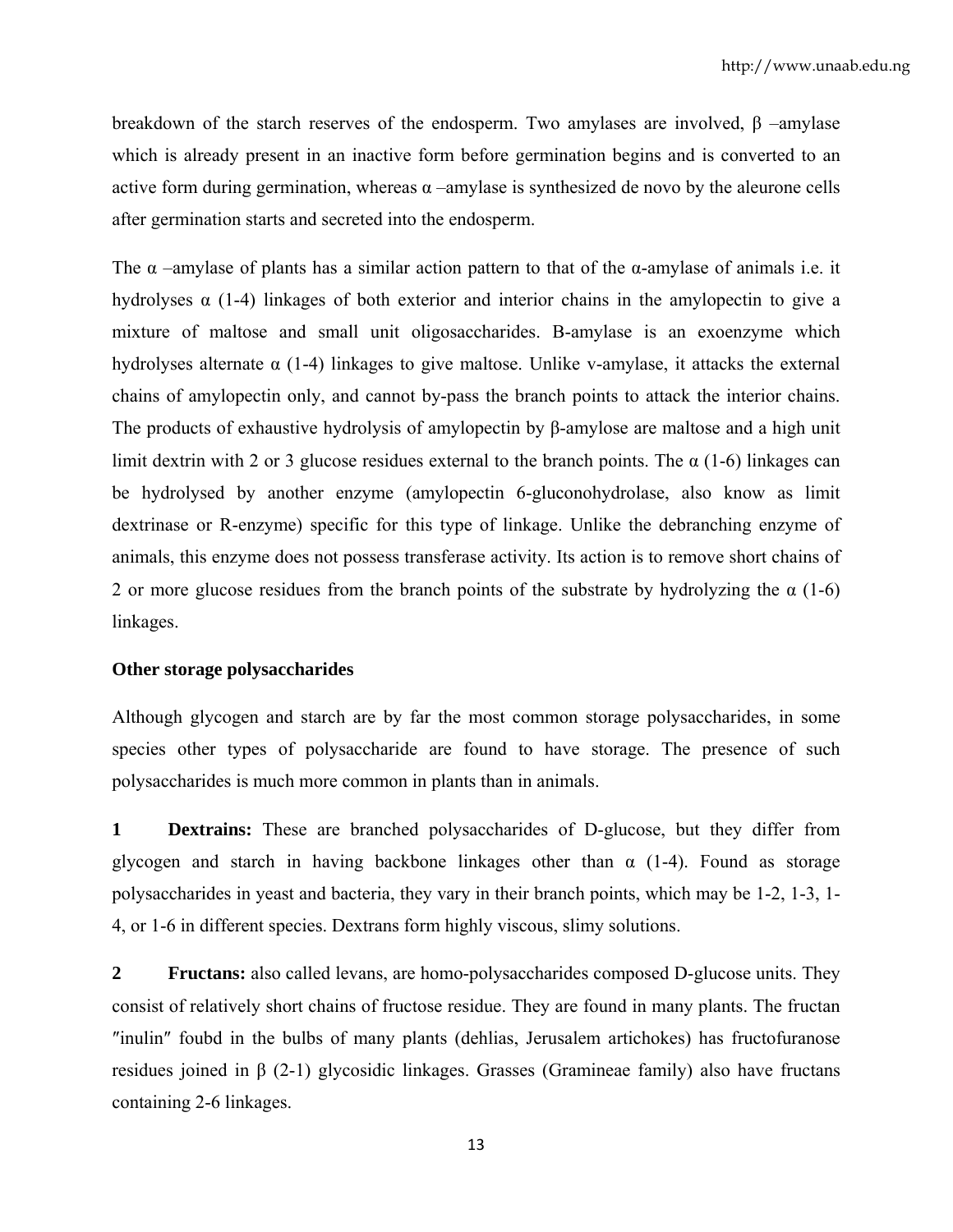Inulin can be synthesized from sucrose by transfer reactions not directly involving nucleoside diPO4 sugars. The synthesis starts by trans glycosdlation below 2 sucrose molecules catalyzed by sucrose-sucrose 1-fructosyltransferase.

 $Glc-Fru+Glc-Fru$   $\longrightarrow$   $Glc-Fru-Fru+Glc$ 

In the next stage, a  $2<sup>nd</sup>$  enzyme, fructosyl transferase adds on further fructose residues one at a time from the trisaccahride Glu-Fru-Fru until a relatively small polymer of about 30 hexose residues is completed

Glc-Fru-Fru +Glc-Fru-Fru — Glc-Frut-Fru-Fru +Glc etc.

It is not known whether alternative mechanisms exist for the synthesis of inulin via nucleoside diPO4 sugars. Although UDP-fructose has been found in dealilia and Jerusalem artichoke tubers, the presence of enzumes converting this to polysaccharides has not been established.

**3 Galactomannans** found as storage polysaccharides in some fungi and yeast and in the endosperm of ″albuminous seeds from some plants of the leguminosae family. Typically, galactomannons have a main CHO chain of β (1-4) linked mannose residues onto which single galactose residues are joined through  $\alpha$  (1-6) linkages. The frequency of substitution by galactose along the mannose chain varies according to the source of the polysaccharide.

2 functions have been suggested for the galactomannans, first, they serve as a reserve CHO for growth of the new plant. Thus during germination, hydrolytic enzymes are secreted by the a leurone layer into the endosperm, and the galactomannans are completely used within a few days. Secondly, they have the property of being able to retain water, and their presence may prevent complete dessication of seeds exposed to high temperatures.

- 4 Xyloglucan found in the seeds of several family
- 5 Laminaru (β (1-3) glucan found in some algae
- 6 Galactan –found in snails
- 7 Mannans –found in locust eggs
- 8 Paramylon (β (1-3) glucan –found in some protozoa (e.g. Euglena gracilis)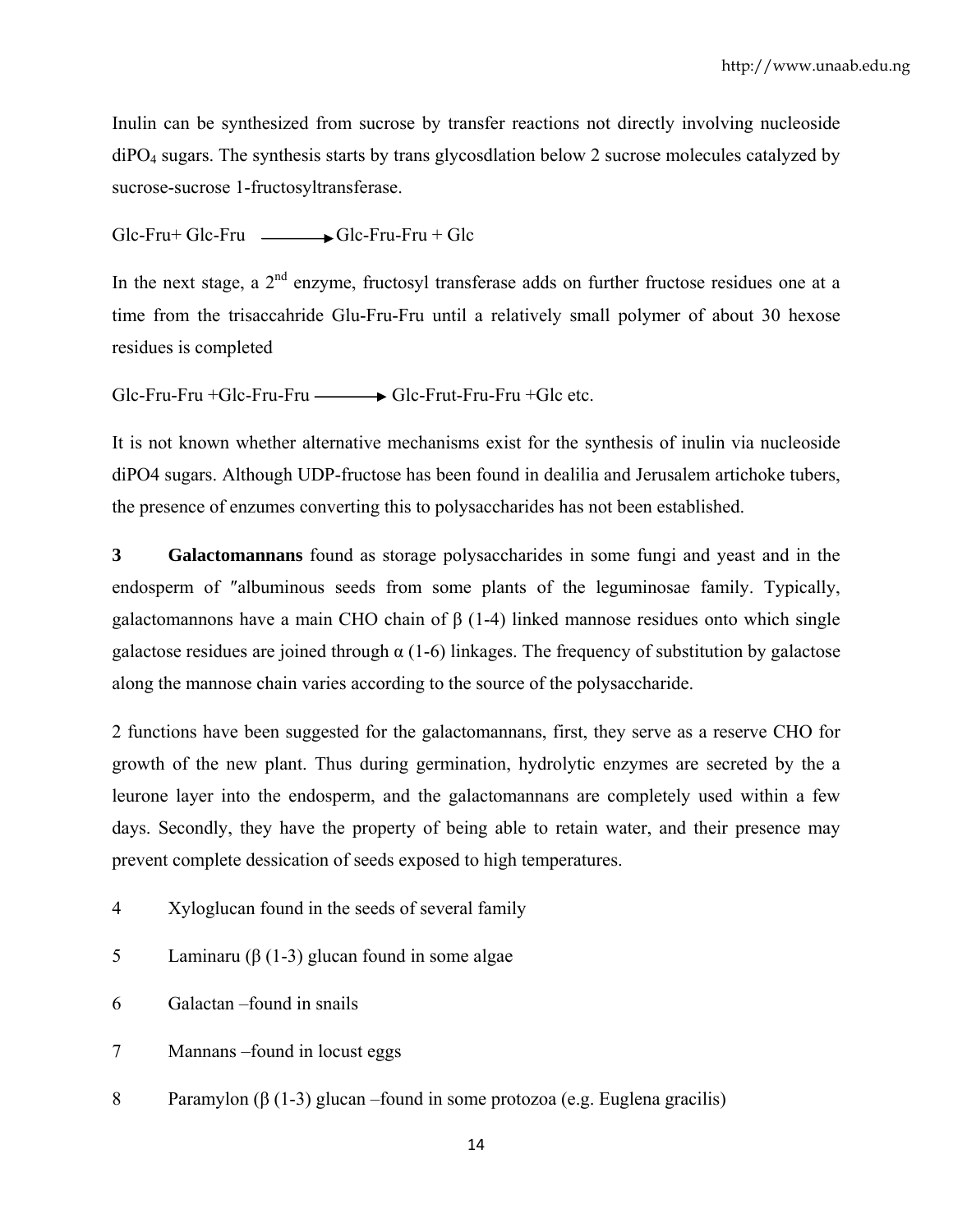# **Structural polysaccharides**

Most living cells are surrounded by extracellular structures which serve to protect and support them, for e.g. unicellular organisms such as bacteria have cell walls which may make up 20%- 30% of the dry weights of the organisms. Higher plants also have cell walls; these cells and also help to support the whole plants. Animal cells do not have walls as such, but are supported and protected by skeletons, skins and connective tissues.

Nearly all of these extracellular structures are chemically complex and are mixtures of several different materials, each of which has a rather different function. In most structures, both proteins and CHO occur, and there may be specific interactions between the two. The CHOs found ibn these structures serve primarily as structural elements where they give shape, elasticity, or rigidity to plants and animal tissues as well s protection and support to unicellular organisms. Other components are also present apart from CHOs and proteins. For e.g. calcium salts occur in bones, teeth, and in crustacean exoskeletons. These structural elements are organized differently in individual cases. However, a common arrangement is one in which strong fibres of one material are supported in a matrix of a softer material non rods are embedded in cement to make reinforced concrete. Such an arrangement found in plant cell walls, where the fibres are of the polysaccharide cell, lose, in insect exoskeleton, where they are of another polysaccharide, chitin; and in animal connective tissues, in which the fibres are of the protein collagen.

Cell walls and coats are not only important in maintaining the structure of tissues, but also contain specific cell-cell recognition sites important in the morphogenesis of tissues and organs. They also contain other protective elements, such as the cell-surface antibodies of vertebrate tissues. For this reason, we shall examine the structural polysaccharides in the cortex of the molecular organization of cell walls and coats.

## **Bacterial cell walls**

The interior of bacterial cells contains considerable quantities of dissolved substances (ions, metabolic intermediates etc). these exert a high osmotic pressure of up 20atm. These cell contents are separated from the external medium by the plasma membrane and since the medium is usually hypotonic relative to the cell interior, there is a strong tendency for the cell to take up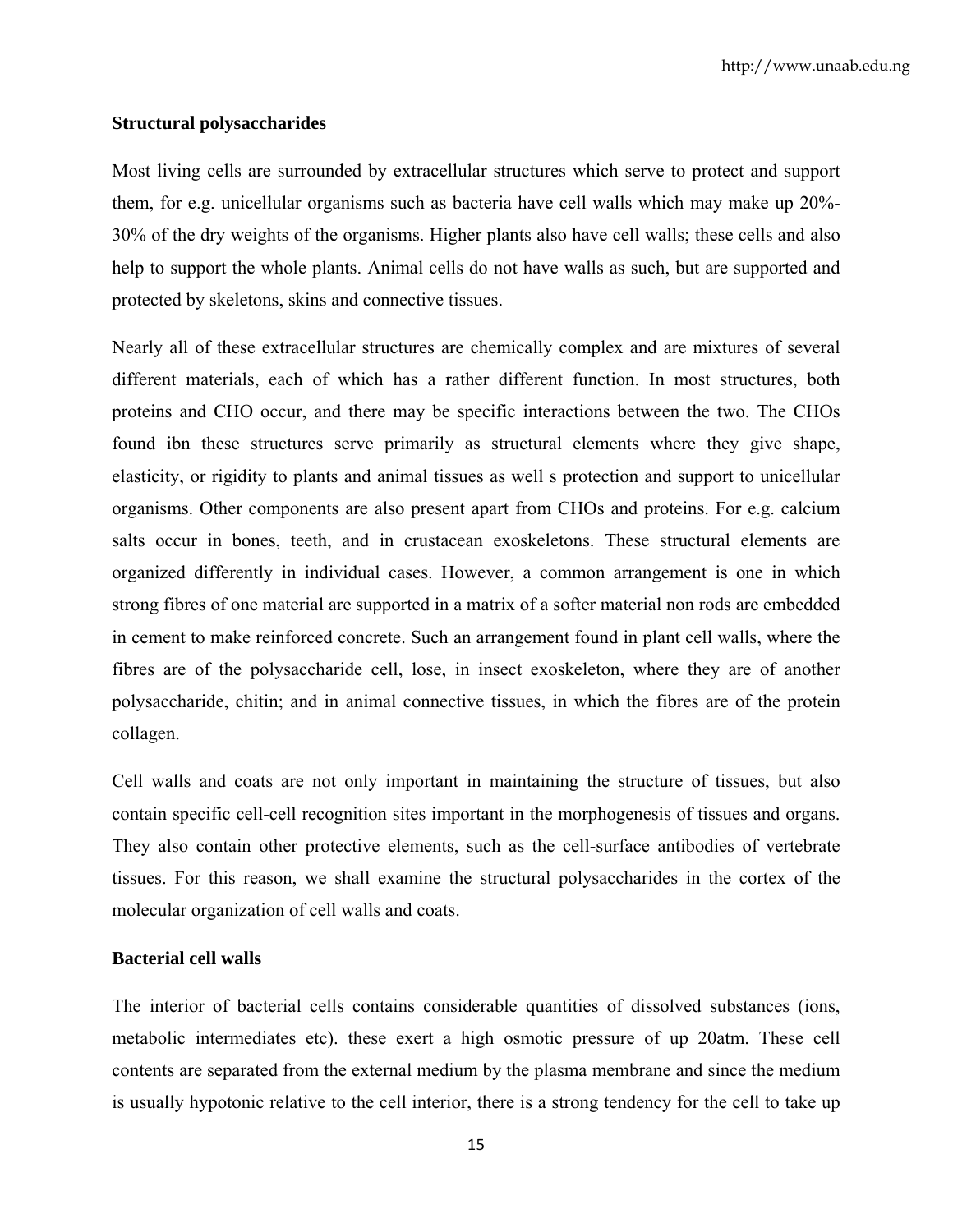water osmotically. Without any restriction on this process, the cell would swell and burst. To prevent this, bacteria have a cell wall external to the plasma membrane which is capable of withstanding these osmotic forces.

1 They bear the antigenic determinants by which mammalian systems recognize them as ″foreign″ and are able to develop specific antibodies to counteract them.

2 The synthesis of the cell wall is the target for the action of a number of antibiotics, in particularly the penicillus

3 The mechanism of synthesis of the walls in an interesting biochemical system which has provided useful clues for the study of the synthesis of animal and plants extracellular structures.

**Structure** –Bacteria are classically divided into Gran-positive and Gran-negative organism, according to their reaction to the gran stain, an empirical procedure in which the cells are treated successively with the dye character violet and with iodine, then decolourized and treated with saframine. Although this property appears be rather arbitrary, it turns out that this classification divides bacteria into 2 groups which have a number of physiological and chemical differences. In particular, the cell wall structures of the 2 types are rather different. Both groups have in common the presence of a material known as peptidoglycan, which is the main structural components of all bacterial cell walls. However, the wall contain a number of additional components and these differ between the Gram-positive and Gram-negative bacteria. The Gramnegative bacteria are characterized by the presence of lipopolysaccharide which forms an outer membrane system external to the plasma membrane and the peptidoglycan. It is this which is presumed to prevent uptake of Gram stain. Gram-positive bacteria lack such a second membrane but usually possess a teichoic acid or teichnoronic acid. In general it is the additional components to the peptidoglycan which are on the outermost surface of the bacterium and which vary the antigenic determinants.

The general structure of peptidoglycan is the same for all bacteria, although there are detailed species specific differences in the identity of some of the amino acid components and in the type of peptide X-linking that occurs. The structure is built up as a network with CHO chains running in the other direction. Some, but not all, of the peptide chains are x-linked to the peptide chains of adjacent molecules, so that the 2-dimensional network is formed.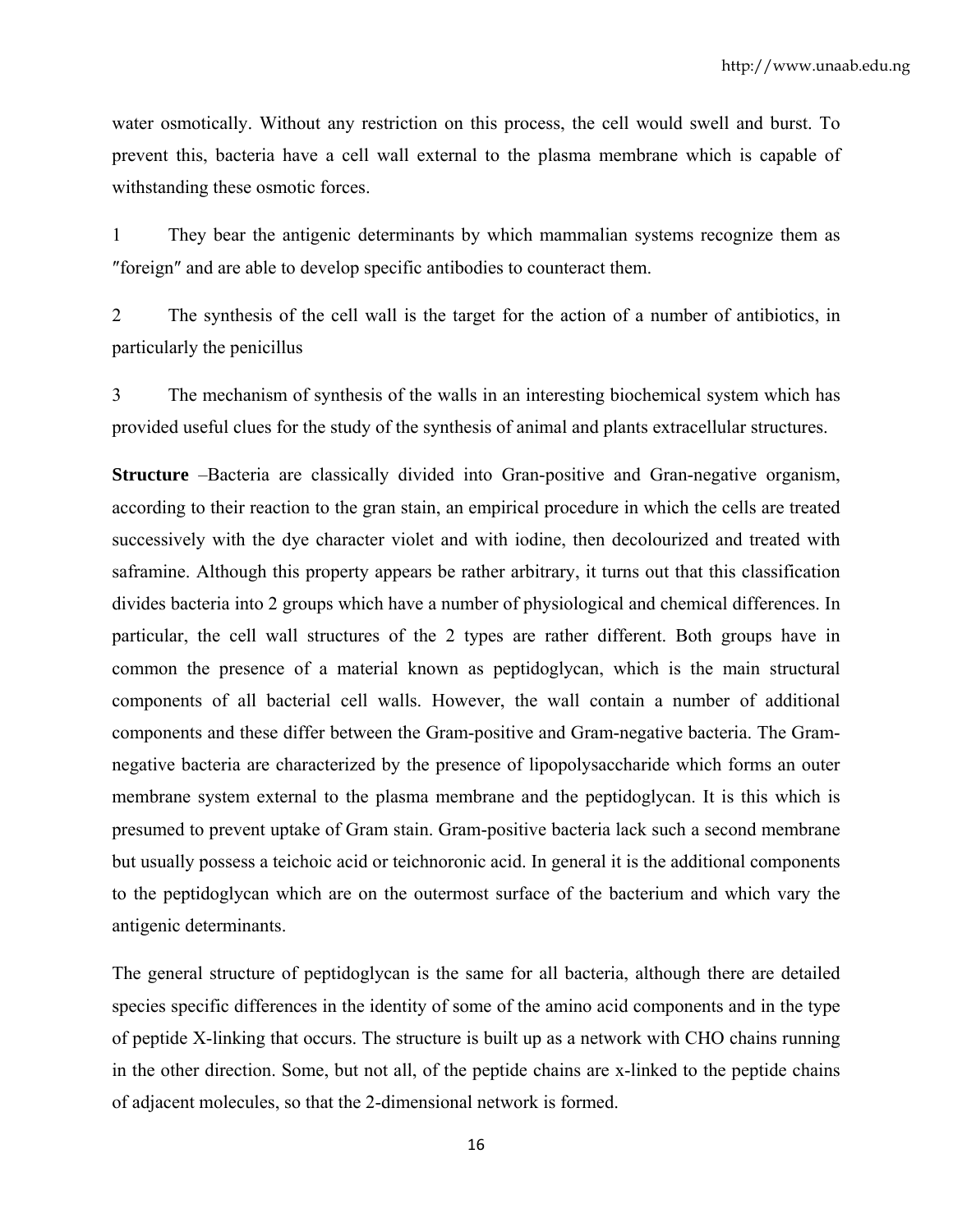In Gram-positive bacteria, there are several layers of peptidoglycan with x-linking between layers, but in most Gram-negative walls, there is only one layer. The peptidoglycan completely surrounded the bacterial cell as a covalently bound network or "bag –shaped macromolecules" which has considerable resistance to outward pressure and thus protects the cell from osmotic lysis.

The basic recurring CHO unit in the peptidoglcycan structure is the nuropeptide. It is a disaccharide of the amino sugar N-acetyl-D-glucosamic and N-acetylmuranic acid (found only in bacteria) which are joined by β (1-4) linkages. The backbone may be regarded as a substituted chitin with D-lactic acid substituted on alternating residues. To the carboxyl group of the Nacetylmuraunic acid residuesof the backbone are attached tetra-peptide side chain, each containing L-ala, D-ala, D-glutamic acid or D-glutamie and either meso-diaminopinelic acid, L-L-lys, L-OHlys or oruithine depending on the bacterial species. For example in the Grampositive bacterium *S. aureus*, the sequence of is L-ala-D-γ-glutamyl-L-lys-D-ala. In this tetrapeptide, the glutamyl residue is attached through its γ-COOH rather than its α-COOH. All the muramic acids are substituted in this way to form peptidoglycan strands. Because of the presence of D-amino acids the peptidoglycan structure of the bacterial cell wall is resistant to the action of peptide hydrolyzing enzymes, since these attack only peptides containing amino acids in the L-configuration.

The peptidoglycan strands are further linked to each other through their peptide side chains. The terminal D-ala residue of the side chain of one polysaccharide chain is joined covalently with the peptide side chain of an adjacent polysaccharide chain, either directly as in *E. coli* or through an interpeptide bridge as in *S.aureus*. in *S. aureus*, this bridge is a pentaglycine chain that extends from the terminal carboxyly group of the D-alamine residue of one tetrapeptide to the  $E-NH<sub>2</sub>$ group of the  $3<sup>rd</sup>$  amino acid, L-lys in another tetrapeptide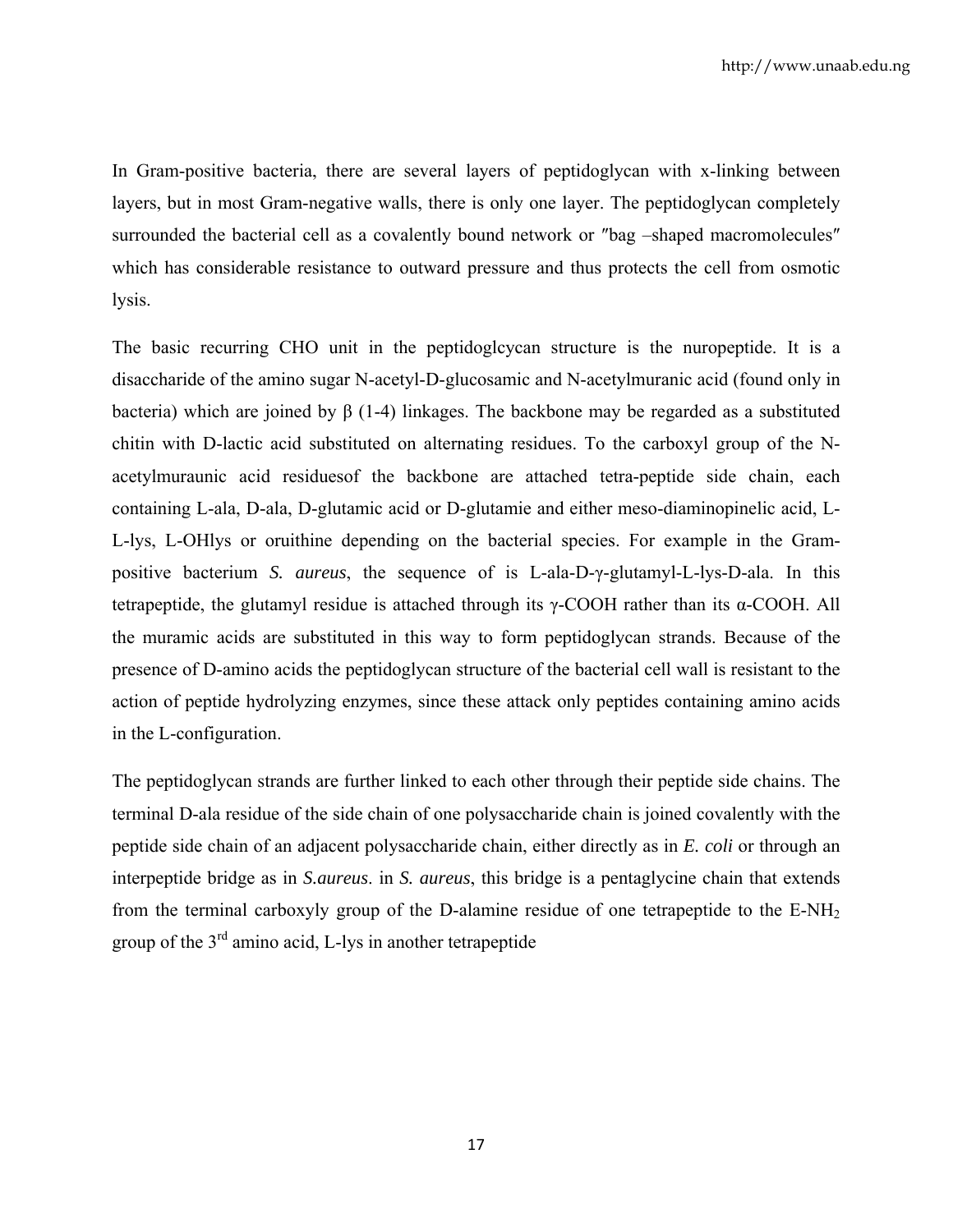In addition to the peptidoglycan framework bacterial cell walls contain a number of accessory polymers, which make up almost 50% of the weight of the wall. These accessory component differ from one species to another. There are 3 types of accessory polymers;

- i) Teichoic acids
- ii) Polysaccharides
- iii) Polypeptides or proteins

The teichoic acids which make up from 20-40% of the dry weight of the cell walls of Grampositive bacteria, are built up of chain of either ribitol  $PO<sub>4</sub>$  or glycerol  $PO<sub>4</sub>$ . They usually carry additional species-specific components such as sugars or amino acids

structure of ribitol teichoic acid from cell wall of *S. aureus* n= 6-10

an important function of teichoic acids seem to be to concentrate cations, particularly  $Mg^{2+}$ , in the region immediately outside the plasma membrane. At ventral  $pH$ , the  $PO<sub>4</sub>$  groups of the teichoic acids carry negative charges which attract cations and act as ion exchangers on the cell surface. The important of this acidic materials is seem in bacterial grown on media containing small (limiting) amounts of PO<sub>4</sub>. Such organisms use the available PO<sub>4</sub> for essential purposes such as nucleic acid synthesis, but stop making teichoic acids. Instead they make a new component called teichoinic acid residues but no PO4. The carboxylate groups of the uronic acid residues give teichuronic acid the necessary negative charge so that it can functionally replace the teichoic acid.

The plasma membranes of Gran-positive bacteria also contain teichoic acids and these are always of the glycerol PO4 type. They are enchored in the membrane by a lipid-linked tail, and are sometimes known as lipoteichoic acids. It has been proposed that the membrane lipoteichoic acis function to transport  $Mg^{2+}$  into the cell from the pool of ions bound to the wall teichoic acid. Lipoteicoic acids are not replaceable by teichuronic acids under conditions of PO<sub>4</sub> limitation.

The accessory polysaccharides in Gram-positive bacterial cell wall contain rhannose, glucose, galactose, or mannose (or their amines). These are external to the cell wall and depending on the species, they may be shiny or form hard, tough capsules. These do not appear to essential to the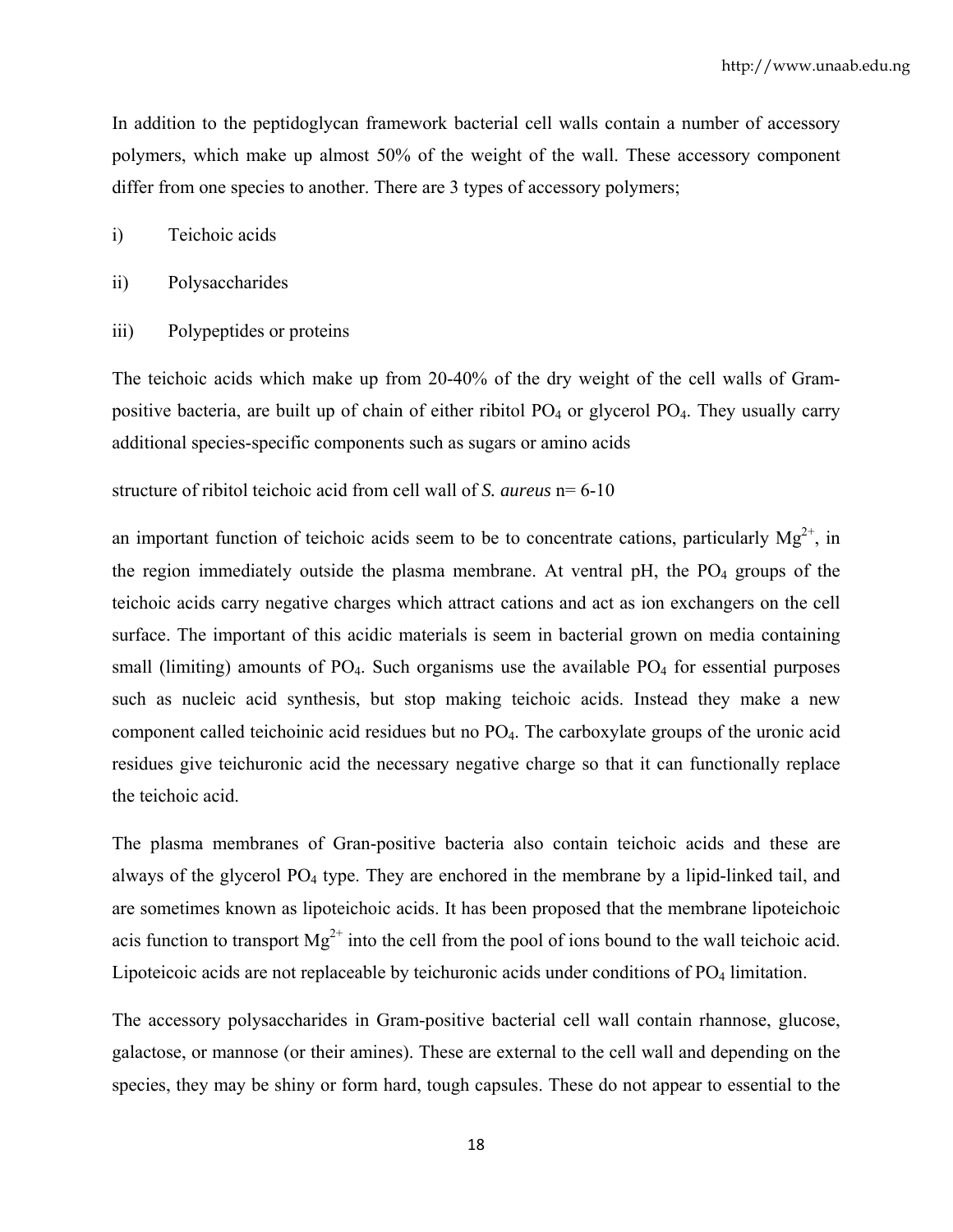life of the organisms, since mutants lacking these components are able to grow successfully. They may function to prevent desiccation, to act as a barrier to phage attack, and to provide a charged surface. Streptococcus mutants, which is partly responsible for plaque formations and densal decay, produces an extracellular 1,3-glucan which enables the bacteria to stick to teeth. Both teichoic acids and the polysaccharides of bacterial cell walls are antigenic.

The walls of Gram-negative cells such as *E. coli* are much more complex than those of Grampositive cells. Their accessory components consist of polypeptides, lipoproteins and particularly a very complex lipopolysaccharide whose structure is just beginning to be understood. It is characterized by the presence of 2 unusual sugar in the molecule. The sugars, one a 7-carbon (haptose) called L-glycero-D-inamino heptose and the other, an 8-carbon sugar known as 2-keto-3-deoxyoctonate or octulosonic acid. The sugars form a trisaccharide backbone repeating unit consisting of 2 molecules of the heptose sugar and one molecule of the eight carbon sugar. To this trisaccharide backbone are attached oligosaccharide side chains and the fatty acid βhydroxymyristic acid, which gives this complex structure its lipid character. The lipopolysaccharide forms an outer lipid membrane and contributes to the complex antigenic specificity of Gram-negative cells.

## **Synthesis of cell walls**

The synthesis of the peptidoglycan component of the cell wall can be conveniently broken into 3 stages, which occur at different locations in the cell.

i) Synthesis of UDP-N-acetylmuramylpentapeptide inside the cell.

ii) polymerization of N-acetylglucosamine and N-acetylmuramyl-pentapeptide to form the linear peptidoglycan strans.

iii) x-linking of the peptidoglycan strands

Synthesis of UDP-N-acetylmuramylpentapeptide. The first stage in cell wall synthesis involves the synthesis of UDP-N-acetylmuramylpentapeptide. The first step involves the condensation of N-acetylglucosanmine 1-PO4 with UTP to form UDP-N-acetylglucosamine. One formed, it then reacts with phosphenol pyruvate in a reaction catalyzed by a specific transferase to give the 3 enol-pyruvylether of UDP-N-acetylglucosamine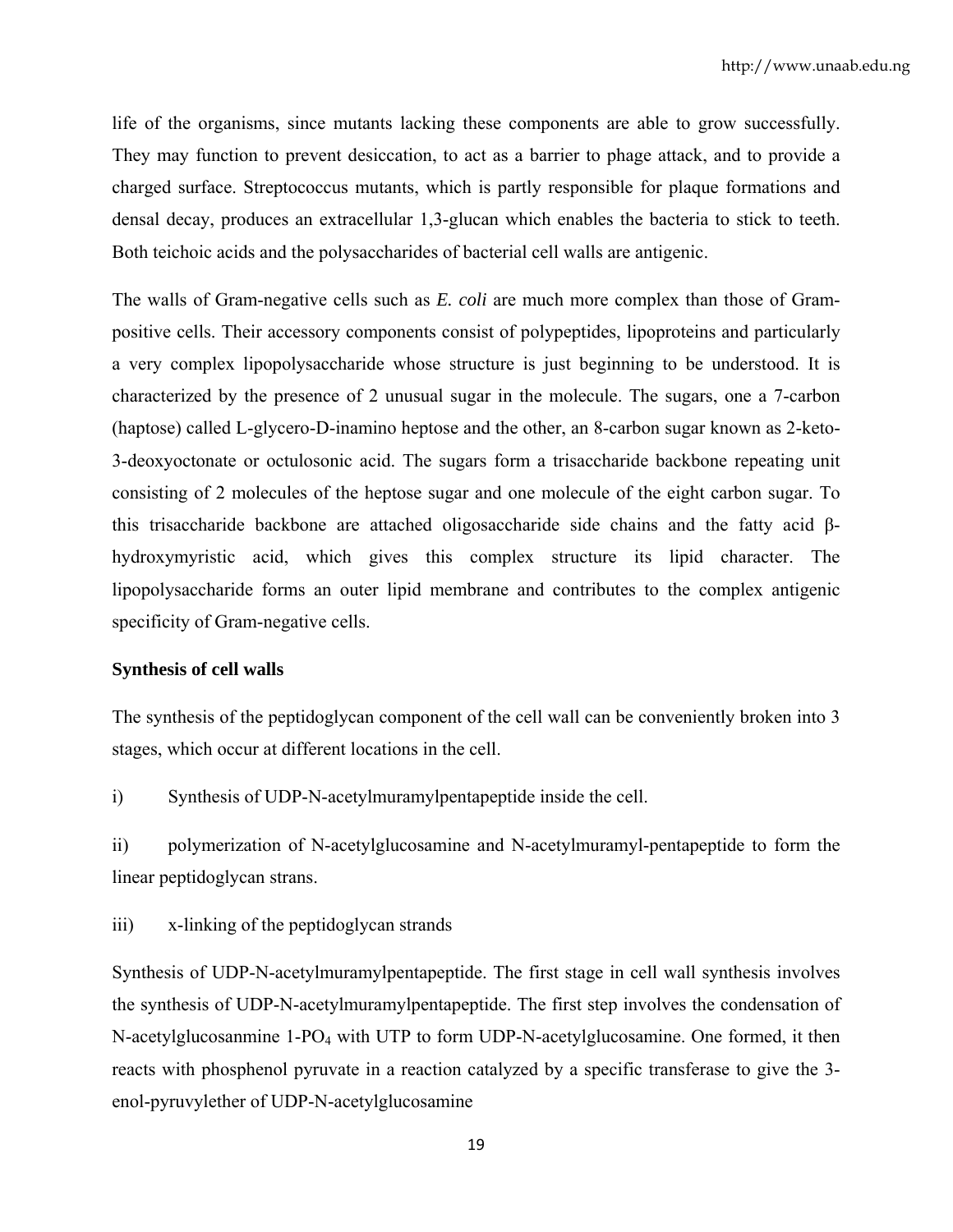The pyruvyl group is then reduced to lactyl by an NADPH-linked reductase, thus forming the 3- 0-D-lactylether of N-acetylglucosamine. Conversion of UDP-N-acetylmuranic acid to its pentapeptide form occurs by the sequential addition of the necessary amino acids. Each step requires ATP and a specific enzymes that ensures the addition of amino acids in the proper sequence. L-ala is added first, followed by D-glu, L-lys (attached by its and  $NH<sub>2</sub>$  group to the COOH group of the D-glu) and finally the dipeptide-D-alamyl-D-alamine as a unit

The latter dipeptide is formed by 2 enzymatic reactions: conversion of  $L = -aIa$  to D-ala by a race mase, followed by the linking of the 2 ala residues in an ATP-requiring reaction to from D-ala-D-ala. All of these reactions take place in the cytoplasm of the bacterial cell.

An important function of the N-acetylmuramate is to act as a link between the CHO chain and the peptide, and this link is achieved by the formation of an amide bond between the COO group of the sugar and the  $NH_2$  group of L-ala as the latter is added.

## 2 Formation of linear polymers of the peptidoglycan

This is the most complex stage in the synthesis of peptidoglycan and takes place in the plasma membrane. It may be divided into 5 steps (see diagram). The whole stage involves the polymerization of N-acetylglucosamine and N-acetylmuramyl-pentapeptide containing residues into linear peptidoglycan strands.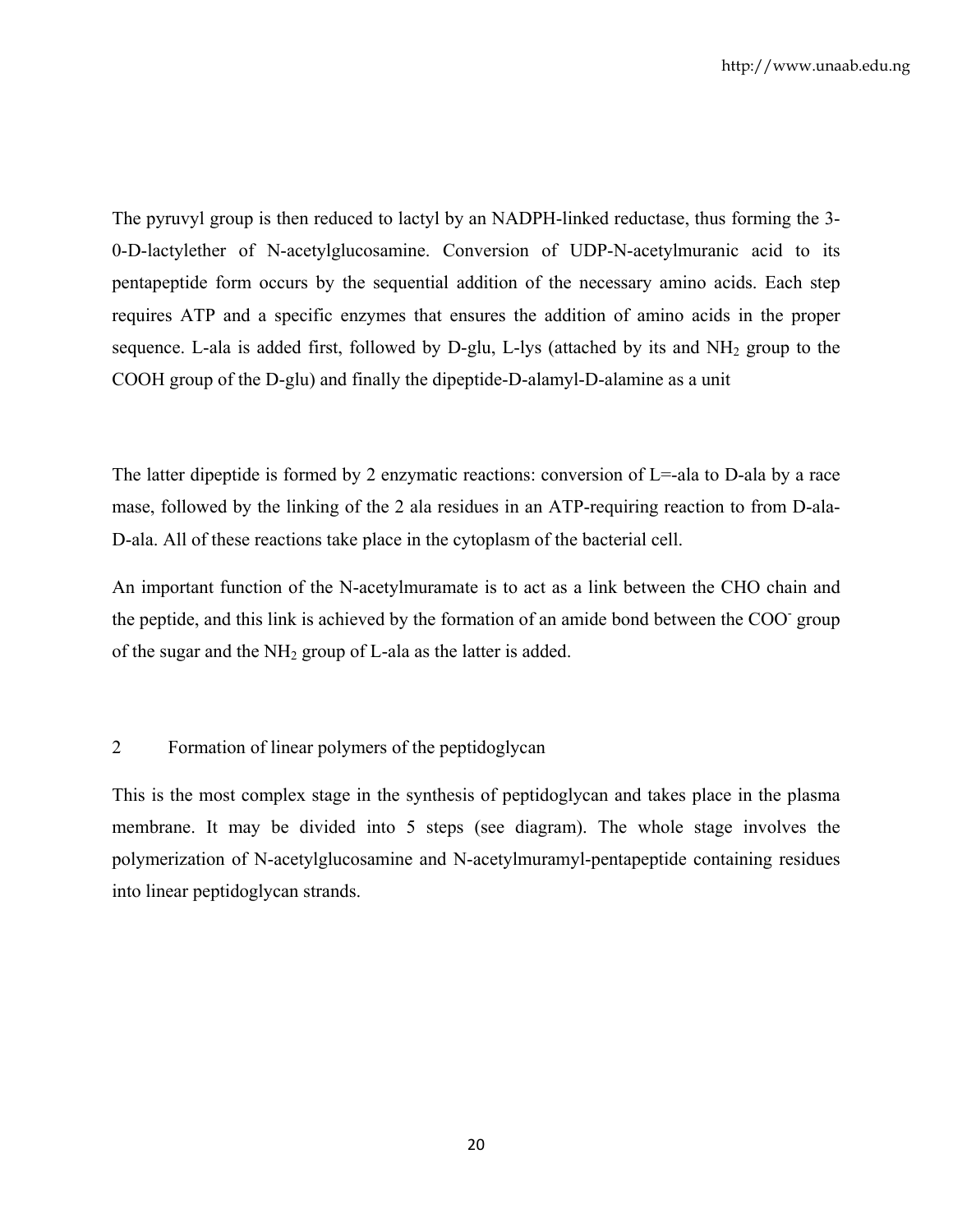In step 1, the CHO pentapeptide is transferred from UDP to a lipid carrier in the plasma membrane. The carrier is a 55-carbon  $(C_{55})$  isoprenyl alcohol known as undecaprenol phosphate, it has the structure

A pyroPO4 linkage is formed with the lipid and UMP is released. N-acetylglucosamine is then transferred from UDP-N-acetylglucosamine in step 2 to the luipid intermediate this a typical transglycosylation reaction and UDP is released A  $β$  (1-4) glycosidic linkage is formed between the Glc NAc and the N-Mur NAc of the lipid intermediate. In step 3, 5 glyceric residues are sequentially added to the E  $NH<sub>2</sub>$  group of lysine. The glycine residues are activated by ester formation to a tRNA molecule.

In step 4, the disaccharide oligopeptide unit is transferred from the lipid intermediate to the growing peptidoglycan, and lipid PPi is generated. From here, we can see the dual function of the undecaprenol lipid. It not only activates the monomer for addition to the polymer, but it transports the monomer from the cytoplasmic side of the membrane to the extracellular side of the membrane, where cell wall assembly takes place. Little is known about the details of this transport process.

In the  $5<sup>th</sup>$  and final step, one PO<sub>4</sub> is hydrolyzed to regenerate the phospholipid, which then can react once again with UDP acetylmuramylpentapeptide and participate in another cycle, resulting in the addition of a new unit to the growing peptidoglycan strands. Dephosphorykation of the PPi form of the lipid is inhibited by bacitracin.

# **3 x-linking of the peptidoglycan strands**

x-linking of the peptide chain of the peptidoglycan takes place outside the cell membrane by a transpeptidation reaction in which a new peptide bond is formed between the COOH group of the premultimate D-ala residue of one chain and the NH<sub>2</sub> group of the  $3<sup>rd</sup>$  amino acid in an adjacent chain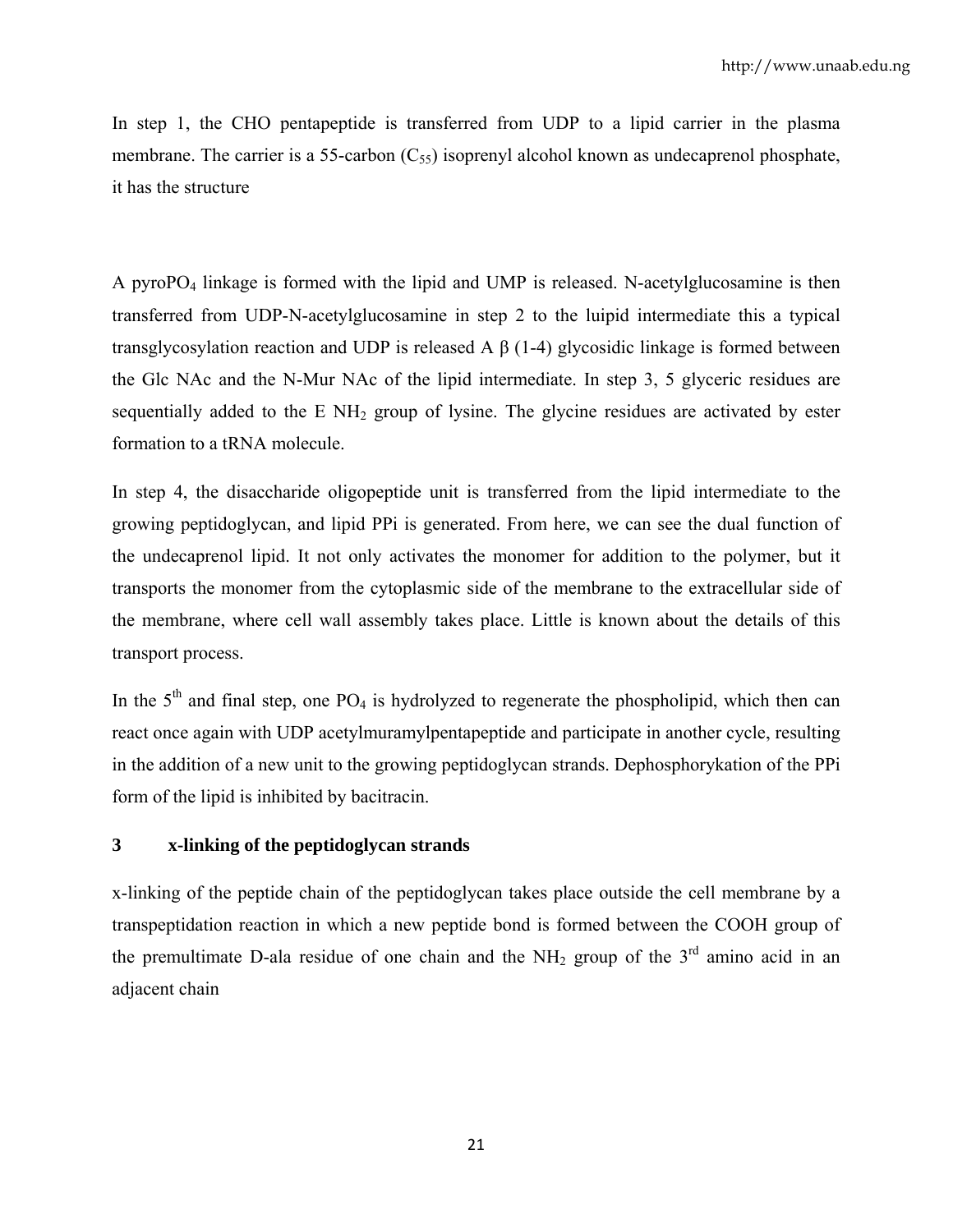the reaction mechanism is such that the transpeptidase enzyme reacts with COOH end of the second to the last D-ala to form an acyl enzyme intermediate and the last D-ala is removed. As the peptide bond is formed, the enzyme is regenerated to start the reaction again.

The transpeptidation reaction takes place at the expense of the terminal D-ala-D-ala peptide bond, and can be viewed as a mechanism for peptide bond synthesis in the absence of ATP. This is very necessary in the environment outside the plasma membrane where there is otherwise no energy supply for the endergonic reaction of peptide bond synthesis. In addition to the transpeptidation reaction, some of the terminal D-ala is removed by a specific carboxyl peptidase, so that in the cell wall the peptide chains, chain contain 4 amino acids each, in contrast to the 5 of the precursors.

Synthesis of the other cell wall components take place according to the same general principles outlined for peptidoglycan assembly of precursor inside the cell, transport, though the membrane on a lipid carrier , and polymerization outside the membrane.

In Gram-positive bacteria where teichoic acids are present, the backbone structure (ribitol or glycerol  $PO<sup>4</sup>$ ) is synthesized from CDP ribitol or CDP-glycerol precursors by the action of teichoic acid synthase. Sugar side chains are then introduced into the teichoic acid chain from UDP derivatives.

Antibiotics which interfere with cell wall synthesis

To be of medical use, antibiotics not only have to interfere with some function essential to the life of bacteria, but must do this without affecting essential functions in the host. The best targets for antibiotics are therefore those in which the affected process in the bacterium differs markedly from that in mammals. Synthesis of cell wall peptidoglycan is much a process; it occurs by a unique reaction sequence, itr involves components (N-acetylmuramate, D-amino acids) not normally found in other organisms, and it is essential to the life of the bacterium.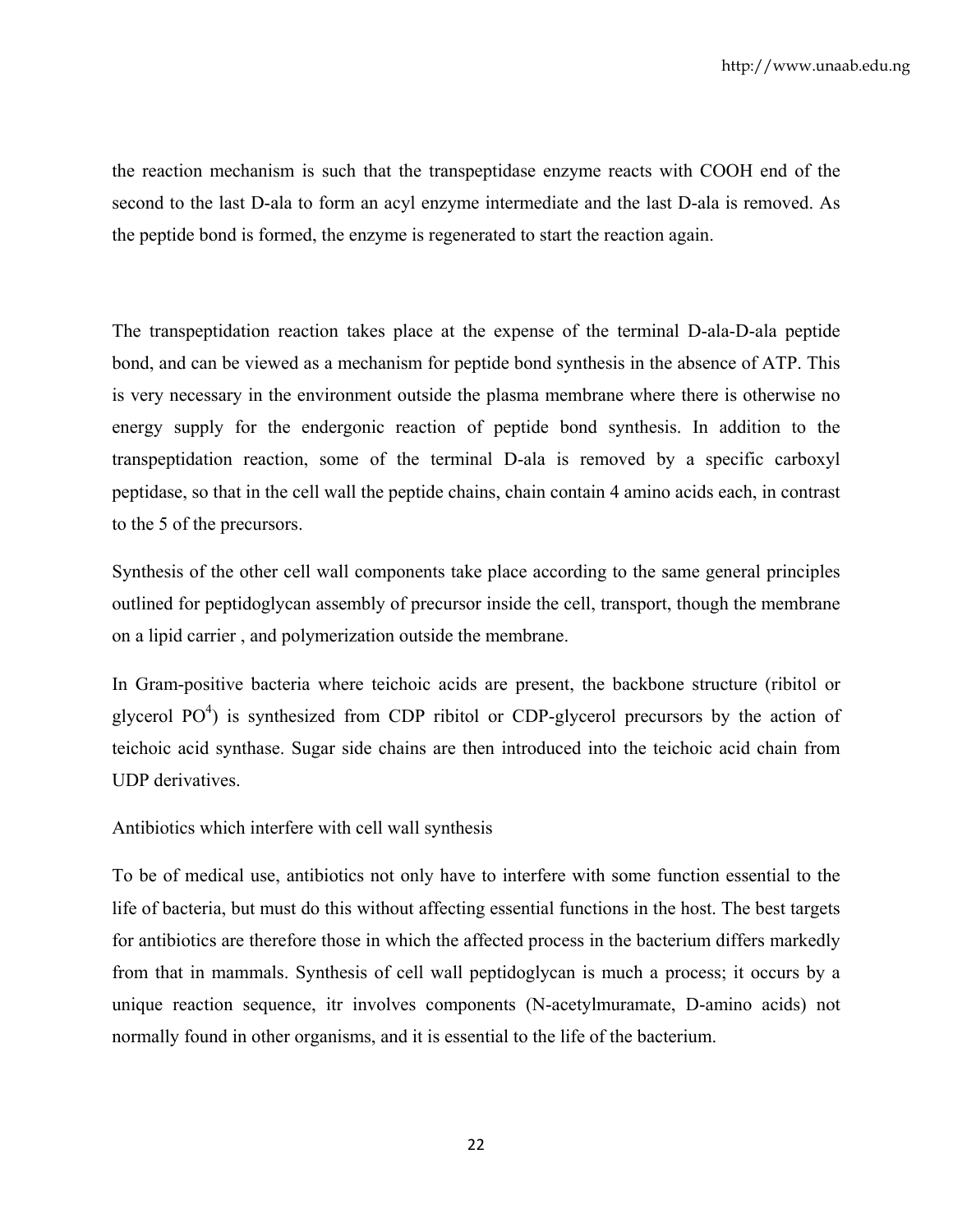The antibiotics that are known to interfere with peptidoglycan synthesis are only effective on growing cells (i.e. cells actively synthesizing cell wall) and kill the cells by osmotic lysis as a result of production of a weakened cell wall.

| <b>Antibiotic</b>  | <b>Analogue of</b> | <b>Site of action</b>                         |
|--------------------|--------------------|-----------------------------------------------|
| Phosphonomycin     | <b>PEP</b>         | Synthesis of UDP-N-acetylmuramate             |
| D-cycloserine      | D-alamine          | Synthesis of D-ala and D-ala-D-ala            |
| Penicillins<br>and | D-ala-D-ala        | Transpeptidase and carboxypeptidase           |
| cephalosporins     |                    |                                               |
| Bacitracin         | -                  | Dephosphorylation of undecaprenol PPi         |
| Vancomycin         |                    | Incorporation of lipid bound precursor into   |
|                    |                    | cell wall                                     |
| Tunicamycin        | $N-$               | N-acetylglucosamine<br>Transfer<br>of<br>onto |
|                    | acetylglucosamine  | precursor                                     |

2 of these antibiotics are very simple molecules. D-cycloserine is a structural analogue of D-ala and interferes with peptidoglycan synthesis by acting as a competitive inhibitor of 2 enzymes – the alamine racemase which is responsible for the synthesis of D-ala from its L-isomer, and Dalamine-D-alamine synthase. Phosphonomycin is also a simple molecule and is a structural analogue of PEP. It acts as an inhibitor of UDP-N-acetylmuramate synthesis by binding irreversibly to the enzymes in place of the substrate.

The penicillins and cephalosporins are a group of chemically similar antibiotics derived from amino acids. They bind to a number of different proteins in bacterial cells, but their most important effect seems to be inhibition of the transpeptidation reaction of cell wall x-linking. Penicillins also inhibit the carboxypeptidase which hydrolyses terminal D-ala residues from nonx-linked side chains. When some species of bacteria are treated with penicillins, a soluble peptidoglycan like products is formed which is defective in x-link and has pentapeptide side chains in place of the tetrapeptides of the normal product.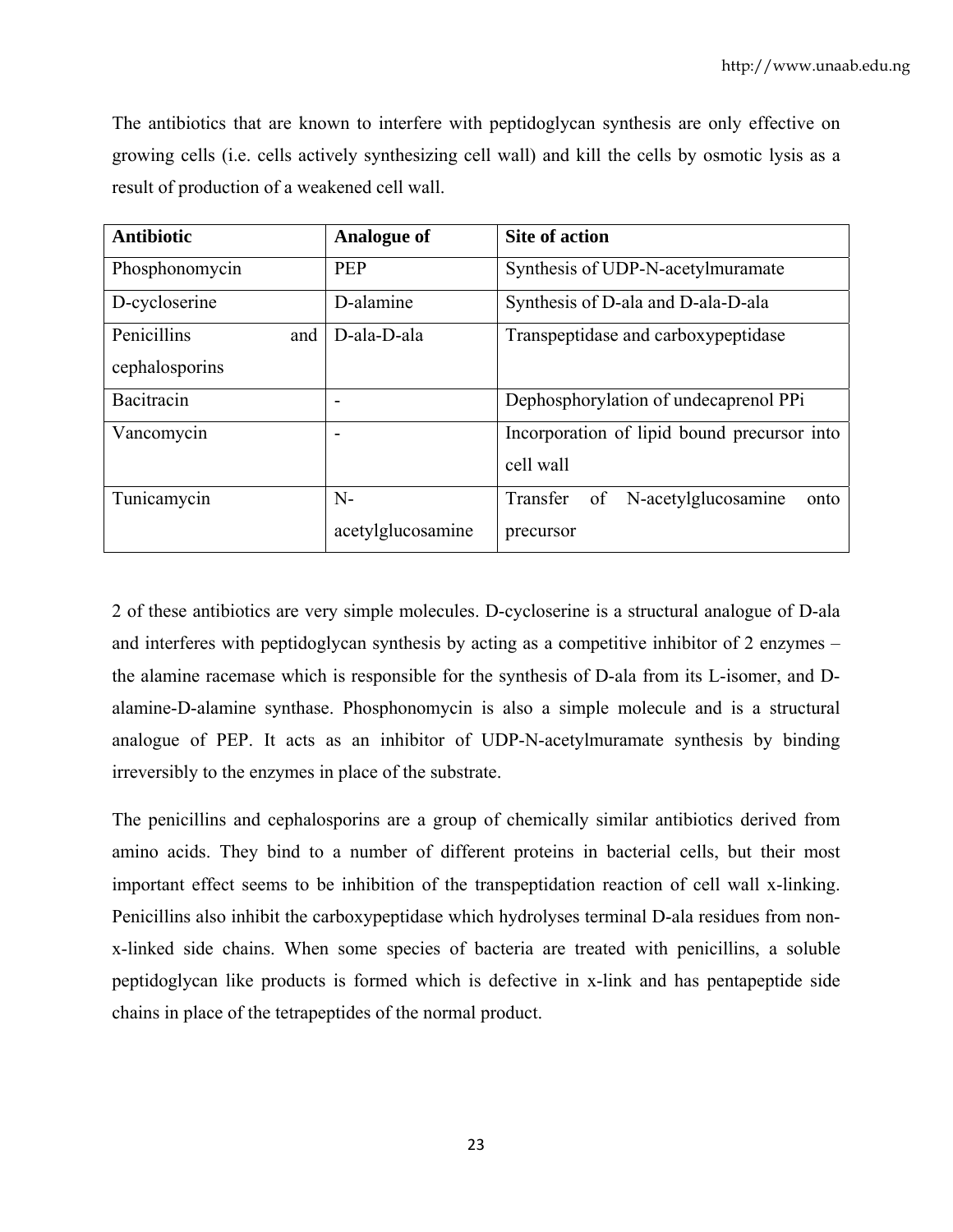## **Plant cell walls**

Plant cell must be able to withstand the large osmotic pressure difference between the extracellular and intracellular fluid compartments. Because of this, they require rigid cell walls to keep from swelling. In larger plants and trees, the cell walls not only must contribute physical strength or rigidity to stems, leaves and root tissues but must also be able to sustain large weights.

Most plant cell wall contain cellulose fibres embedded in matrix of other materials. The matrix has a rather variable composition, but the most common components are polysaccharides, water, glycol[protein and sometimes lignin. The proportions of these vary according to the species of plant and the stage of growth.

During development, 2 different phases of cell wall formation can be recognized.

1 Primary cell wall formation occurs during the main growth phase of the cell. The primary cell walls of different types of plant cell are rather similar in structure and are relatively thin. They consist of cellulose fibres in a relatively soft matrix with a higher water content. This wall is sufficiently plastic to allow some flow of components during wall expansion.

2 the secondary cell walls are formed after growth has ceased and while differentiation of the cell occurs. During this phase, considerable thickening of the walls with cellulose occurs, and lignin may also be incorporated. The wall formed at this stage is more specialized and is specific to the type of differentiated cell being formed.

**Cellulose**: It is the most abundant cell wall and structural polysaccharide in the plant would. It is also the major component of wood and thus of paper. Cotton is also cellulose to the core. Cellulose is also found in some lower invertebrates.

Cellulose contains D-glucopyranose residues linked through β (1-4) glycosidically. The chain are linear and may contain 2500 to 14000 glucose residues, thus making the unit of cellulose to vary (students to calculate most from information above). The glucose residues in the chain tend to take up a preferred conformation in which the ring oxygen of one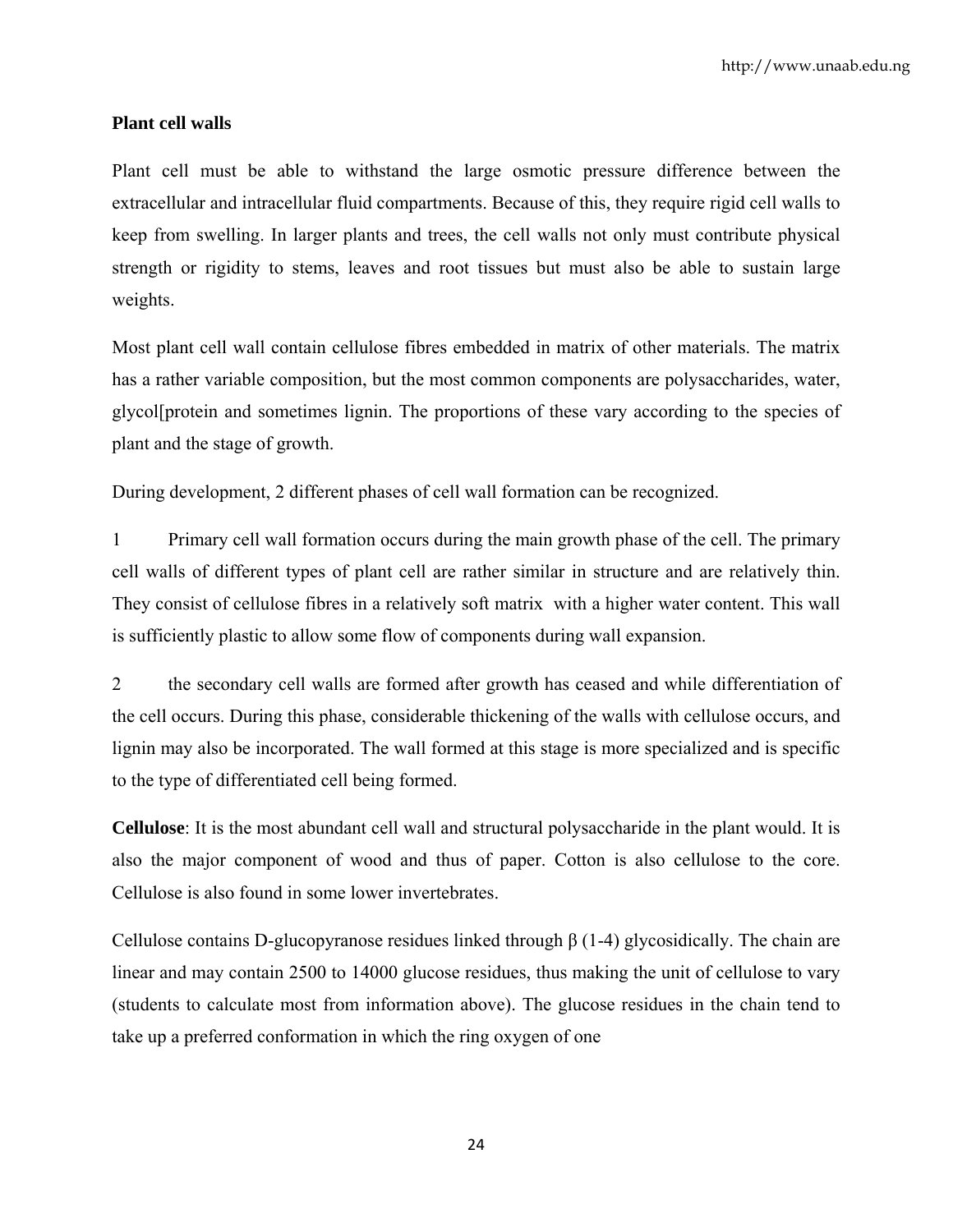In the plants, cellulose molecules are assembled together in ″microfibrils″ which consist of bundles of 40 or more cellulose molecules arranged together in a regular pattern along the main axis of the complex. Adjacent chains are held together by 4-bonds between them. Although cellulose has a high affinity for water, it is the ability of cellulose molecules to give compact and tightyly packed aggregates which gives the microfibrils their high strength, unison,ibility and chemical inertness. In many fungal cell walls, chitin is the mains structural polysaccharide instead of cellulose.

On complete hydrolysis with strong acids cellulose yields only D-glucose, but partial hydrolysis yields the reducing disaccharide cellulose. When cellulose is exhaustively methylated and then hydrolyzed it yields only 2, 3, 6-tri-O-methylglucose (what does this tell us about cellulose?) all its glycosidic linkages are 1-4 and that there are no branch points.

Cellulose is not attacked by either α or β-amylase. In fact, enzymes capable of hydrolyzing the β (1-4) linkages on cellulose are not secreted in the digestive tract of most mammals, thus they cannot use cellulose for food. However, the ruminants e.g. cow are an exception. They can utilize cellulose as food since bacteria in the rumen form the enzyme cellulose, which hydrolyses cellulose to D-glucose.

**Matrix polysaccharides:** Higher plants contain a number of different matrix polysaccharide which cement the cellulose fibrils. These matrix polysaccharides are sometimes classified into 2 main groups- the hemi- cellulose and the pectic substances. The 2 classes differ in their solubility in various reagents. The hemi cellulose can be extracted from cell walls by alkaline solution whereas pectic substances are extracted by solutions of chelating agents or by acidic solutions. Hemicelluloses are not related structurally to cellulose but are polymers of neutral pentoses like D-xylose. Here, the xylose residues are linked in β (1-4) with side chains of arabinose and other sugars like mannose, galactose, glucose. Pectic substances are often uronic acid containing polysaccahrides of which the most common type is a  $β$  (1-4) linked D-galacturonan. The COOH groups of the uronic acids are esterified to a greater or lesser extent with  $CH<sub>3</sub>$  groups. Any nonesterified COOH groups are negatively charged and bind Ca or Mg ions in the cell wall. Pectin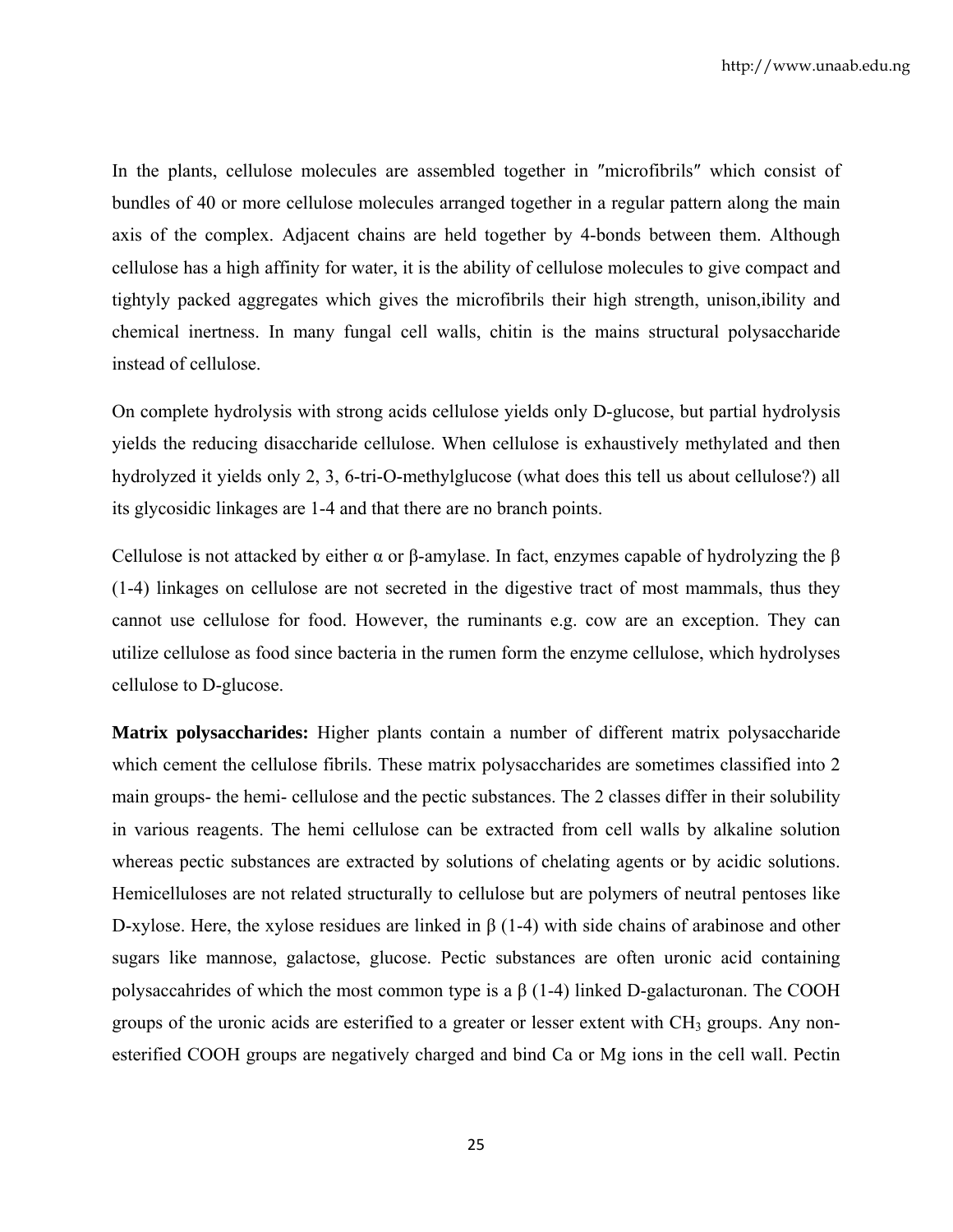substances may contain additional species specific sugars glycosidically linked to some of the uronic acid residues.

The pectic substances can form viscous sticky solutions and play an important roles in the middle lamellae between cells where they act as a cement to hold the cells together. It is these substances too, which are solubilized from fruits during characteristic gel texture.

Another component of plant cells wall is a complex glycoprotein sometimes referred to as extension. It is attached covalently to the cellulose fibrils and contains peptide chains with a high proportion of the amino acid hydroxyproline. In extension, arabinose containing oligosaccharides are glycosidically linked to the OH proline residues and in addition some galactose may be linked to serving residues in the protein. It is not certain what function extension plays in the wall. One suggestion is that it has a structural function along with matrix polysaccharides, and another suggestion is that it is involved in the synthesis of the cell wall.

The cell wall of higher plants can be compare to cases of reinforced concrete in which the cellulose fibrils correspond to the steel rods and the matrix material to the concrete. With this set up, the cell walls are capable of withstanding enormous weights and physical stress.

Wood contains anther polymeric substance lignin, which is a polymer of aromatic ROHs. Other polysaccharides serving as cell wall or structural components in plants include agar of seaweeds, which contains D- and L-galactose residues, some of which are esterified with  $H_2SO_4$ , alginic acid of algae and help which contains D-mannuronic acid unit; and gum Arabic, a vegetable gum, which contains D-galactose and D-glucouronic acid residues, as well as arabunose or rhamnose.

# **Synthesis of the plant cell wall**

The general process for synthesis of plant cell walls resembles in some respects the synthesis of bacterial walls, synthesis of nucleoside diphosphate sugar precursors, within the cell, transport across a membrane, and polymerization outside the membrane. Additional complications exist in plants cells because the eukaryotic cell has a multiple membrane system and because the cellulose is assembled into microfibrils.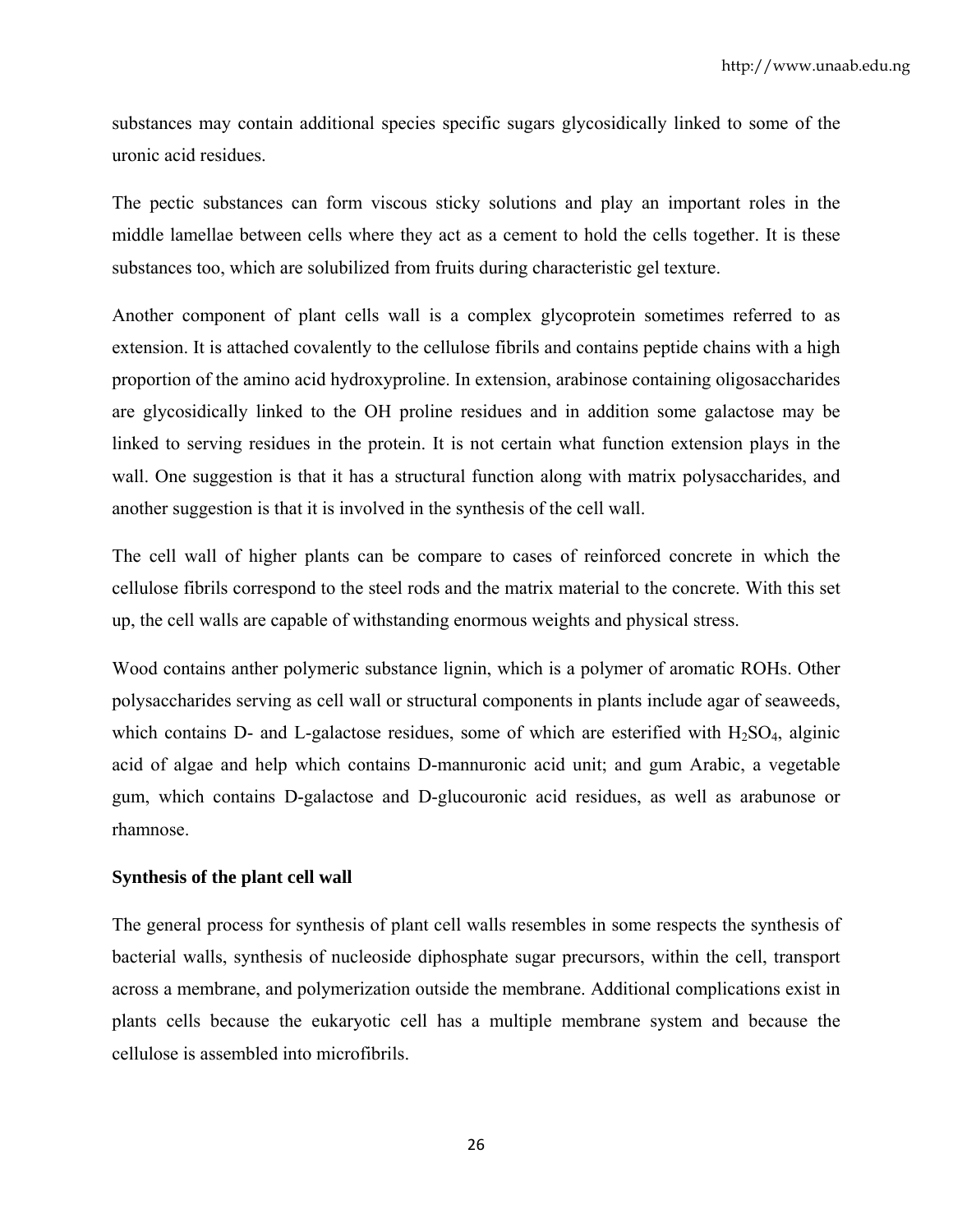Synthesis of the matrix polysaccharides is believed to occur in the internal membrane systems of the cell, particularly the Golgi apparatus.

The synthesis of cellulose appears to be rather different from that of the matrix polysaccharide and probably takes place at the plasma membrane. The individual cellulose molecules have to be organized into microfibrils, and the most likely process to achieve this is one in which all of the molecules making up a microfibril are syntheses synchronously at a growing microfibril end. There is some uncertainty as to the nucleoiside diPO glucose precursor of cellulose. There is evidence that in some plants it is GDP-glucose, but for others it could be UDP-glucose. Recent, work on algae by Hop and his colleagues however indicate both nucleoside diPO4 sugars are needed for the synthesis of cellulose. These scheme is as shown Hopp *et al.* propose that dolichyl pyrophosphoryl glucose is the starting point for the synthesis of cellulose ″primer″ and that it is produced by the reaction of dolichyl PO4 and UDPGlc.

Transfer of 2 further glucosyl groups from UDPGlc occurs to yield a Dol PPGlc Glc Glc having β (1-4) linkages between the gla residues. Further transfers of glucosyl groups from UDPGlc occurs to form dolichyl phosphoryl glucose. This is then transferred to a protein to form a protein glucan complex which could then act as

#### **The exoskeleton of arthropod**

Many invertebrate have an exoskeleton which serves for protein as a skin and also acts as a frame to main the shape of the animal and to provide a firm base for muscle attachment. The best studied exoskeletons are those of the arthropods.

The insect exoskeleton consists of several different layers. The outermost layer of epicuticle contains waxes which make the animal impervious to water, and thus prevents desiccation. The main bulk of the cuticle is the exo- and endocuticle which are made up largely of a mixture of roughly equal amount of chitin and proteins. The outer layers of exocuticle are x-linked by sclerotization. The most important structural element in the exoskeleton of insect and crustaceans and in the cell walls of fungi is chitin. It is a linear  $\beta$  (1-4) polymer of N-acetyl-D-glucosamine.